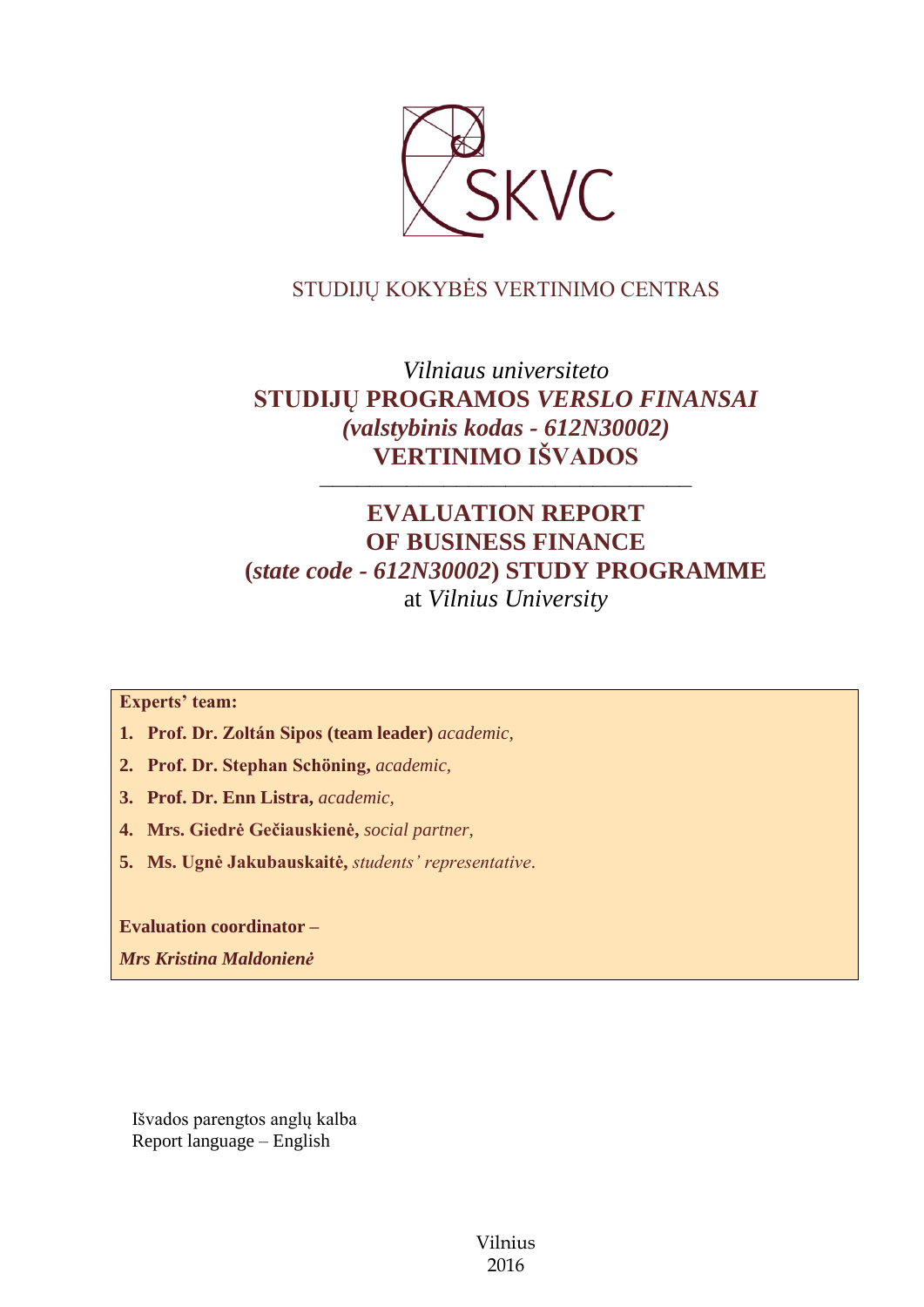# **DUOMENYS APIE ĮVERTINTĄ PROGRAMĄ**

| Studijų programos pavadinimas                           | Verslo finansai      |
|---------------------------------------------------------|----------------------|
| Valstybinis kodas                                       | 612N30002            |
| Studijų sritis                                          | Socialiniai mokslai  |
| Studijų kryptis                                         | Finansai             |
| Studijų programos rūšis                                 | Universitetinės      |
| Studijų pakopa                                          | Pirmoji              |
| Studijų forma (trukmė metais)                           | Nuolatinės $-3.5$ m. |
| Studijų programos apimtis kreditais                     | <b>210 ECTS</b>      |
| Suteikiamas laipsnis ir (ar) profesinė<br>kvalifikacija | Finansų bakalauras   |
| Studijų programos įregistravimo data                    | 2010-05-11           |

# **INFORMATION ON EVALUATED STUDY PROGRAMME**

–––––––––––––––––––––––––––––––

| Title of the study programme.                          | <b>Business finance</b>    |
|--------------------------------------------------------|----------------------------|
| State code                                             | 612N30002                  |
| Study area                                             | <b>Social Sciences</b>     |
| Study field                                            | Finance                    |
| Type of the study programme                            | University studies         |
| Study cycle                                            | First                      |
| Study mode (length in years)                           | Full-time 3.5 years;       |
| Volume of the study programme in credits               | <b>210 ECTS</b>            |
| Degree and (or) professional qualifications<br>awarded | <b>Bachelor of Finance</b> |
| Date of registration of the study programme            | 2010-05-11                 |

Studijų kokybės vertinimo centras

The Centre for Quality Assessment in Higher Education

©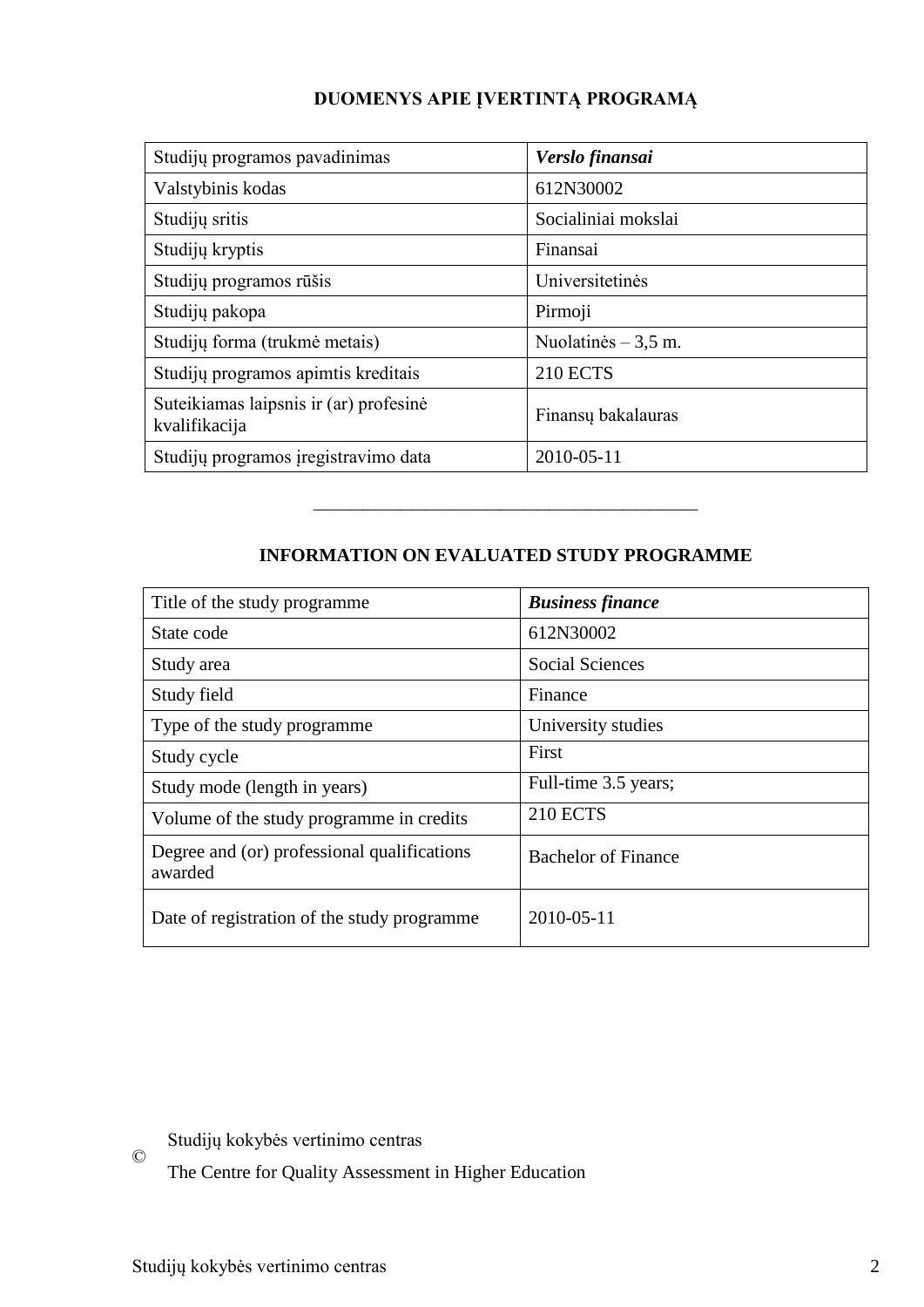# **CONTENTS**

| 1.1. |                                                                     |  |
|------|---------------------------------------------------------------------|--|
| 1.2. |                                                                     |  |
| 1.3. | Background of the HEI/Faculty/Study field/ Additional information 5 |  |
| 1.4. |                                                                     |  |
|      |                                                                     |  |
|      |                                                                     |  |
|      |                                                                     |  |
|      |                                                                     |  |
|      |                                                                     |  |
|      |                                                                     |  |
|      |                                                                     |  |
|      |                                                                     |  |
|      |                                                                     |  |
|      |                                                                     |  |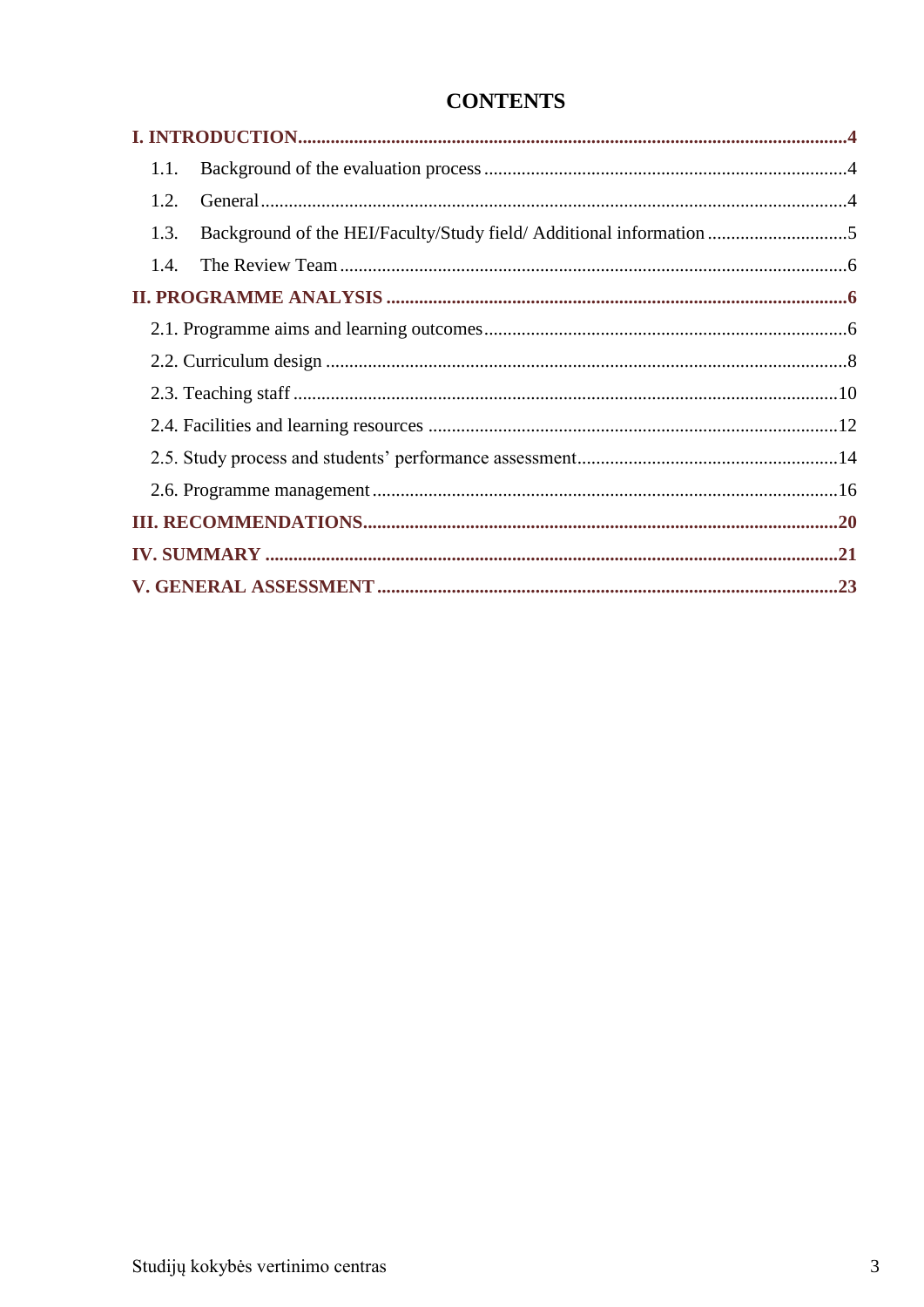### <span id="page-3-0"></span>**I. INTRODUCTION**

#### <span id="page-3-1"></span>*1.1. Background of the evaluation process*

The evaluation of on-going study programmes is based on the **Methodology for evaluation of Higher Education study programmes,** approved by Order No 1-01-162 of 20 December 2010 of the Director of the Centre for Quality Assessment in Higher Education (hereafter – SKVC).

The evaluation is intended to help higher education institutions to constantly improve their study programmes and to inform the public about the quality of studies.

The evaluation process consists of the main following stages: *1) self-evaluation and selfevaluation report prepared by Higher Education Institution (hereafter – HEI); 2) visit of the review team at the higher education institution; 3) production of the evaluation report by the review team and its publication; 4) follow-up activities.* 

On the basis of external evaluation report of the study programme SKVC takes a decision to accredit study programme either for 6 years or for 3 years. If the programme evaluation is negative such a programme is not accredited.

The programme is **accredited for 6 years** if all evaluation areas are evaluated as "very good" (4 points) or "good" (3 points).

The programme is **accredited for 3 years** if none of the areas was evaluated as "unsatisfactory" (1 point) and at least one evaluation area was evaluated as "satisfactory" (2 points).

The programme **is not accredited** if at least one of evaluation areas was evaluated as "unsatisfactory" (1 point).

#### <span id="page-3-2"></span>*1.2. General*

The Application documentation submitted by the HEI follows the outline recommended by the SKVC. Along with the self-evaluation report and annexes, the following additional documents have been provided by the HEI before, during and/or after the site-visit:

| No.                         | Name of the document                                                   |
|-----------------------------|------------------------------------------------------------------------|
|                             | List of Business Finance Bachelor Papers 2014-2016                     |
| $\mathcal{D}_{\mathcal{A}}$ | List of Institutions where graduates are working                       |
| 3                           | ANNEX No 2: TEACHERS' LIST AND DESCRIPTION OF THEIR ACTIVITIES         |
|                             | (updated)                                                              |
| $\overline{4}$              | Supplementary annex No 2: Study programme curriculum in semesters      |
| 5                           | CVs of teaching staff                                                  |
| 6                           | Amendment No 1_addition info for experts_VU Business Finance 10_12     |
| 7                           | Amendment No 2 Description of VU Quality Management system (in January |
|                             | 2017)                                                                  |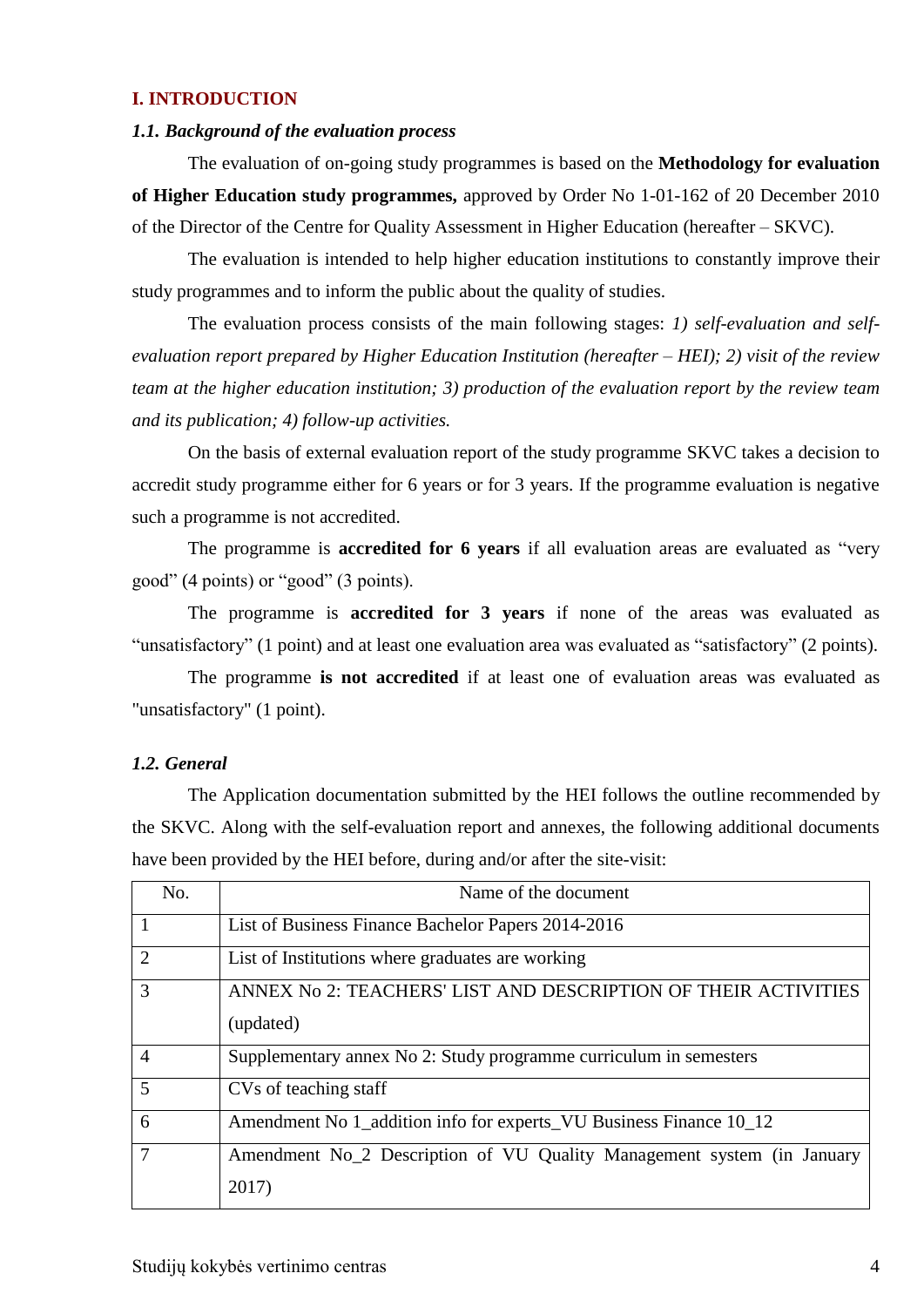#### <span id="page-4-0"></span>*1.3. Background of the HEI/Faculty/Study field/ Additional information*

The International Business School at Vilnius University (VU IBS), new name is Vilnius University Business School (VU BS), is a non-state institution of higher education founded by Vilnius University in 1989. More than 7,000 graduates (bachelors, masters, business professionals) have completed their studies. The vision of the School is to be a "research, education and business integrating business school which develops Entrepreneurship, Life Long Learning education and Relevant research activities together with Vilnius University". The mission is "To educate current and future business professionals who are socially responsible and environmentally friendly" (see homepage of VU BS http://www.vm.vu.lt/about-ibs-at-vu-2).

In the last two years, there were significant changes in the operational and managerial activities of VU. As a consequence of cutting the possibility of state-financed-studies in 2012 and decreasing number of students, the number of undergraduate study programmes was reduced in 2014 to two programmes (i.e. International Business and Business Finance). In December 2015, the Board of IBS decided to start the process of integration into Vilnius University. Milestones of this process were the approved decision "On establishment sui generis internal independent Vilnius University Business School unit" No. S-2016-7-1, by Vilnius University Senate in June 14, 2016 and the signature of an Activities, Rights and Commitment transfer-assumption agreement has between VU and VU BS No. KS-10000-87, in June 21, 2016. According to an integration plan, VU BS as a new academic unit with an own strategy has been founded and VU BS will be closed. All study programmes are transferred to VU. VU BS obtained the right to public funding 2016. In the new structure after integration into VU, two parties are responsible for the governance of VU BS: The Council of VU BS is responsible for coordination of the study process and scientific activities. The Director of VU BS who is supported by a deputy director, manages the operations of the school.During the side visit of the expert group, VU BS was is under interim leadership. Since November 2016, the VU BS has a permanent director again.

The programme being evaluated is a university studies bachelor degree with the title of Business Finance. The initial accreditation in 2010 was for a title of "Business Finance Management". In February 2012, this title was changed to "Business Finance". A first evaluation of the programme was undertaken by an international expert panel, which visited the School in November 2012. Thus, the self-assessment for the programme covers a four-year period.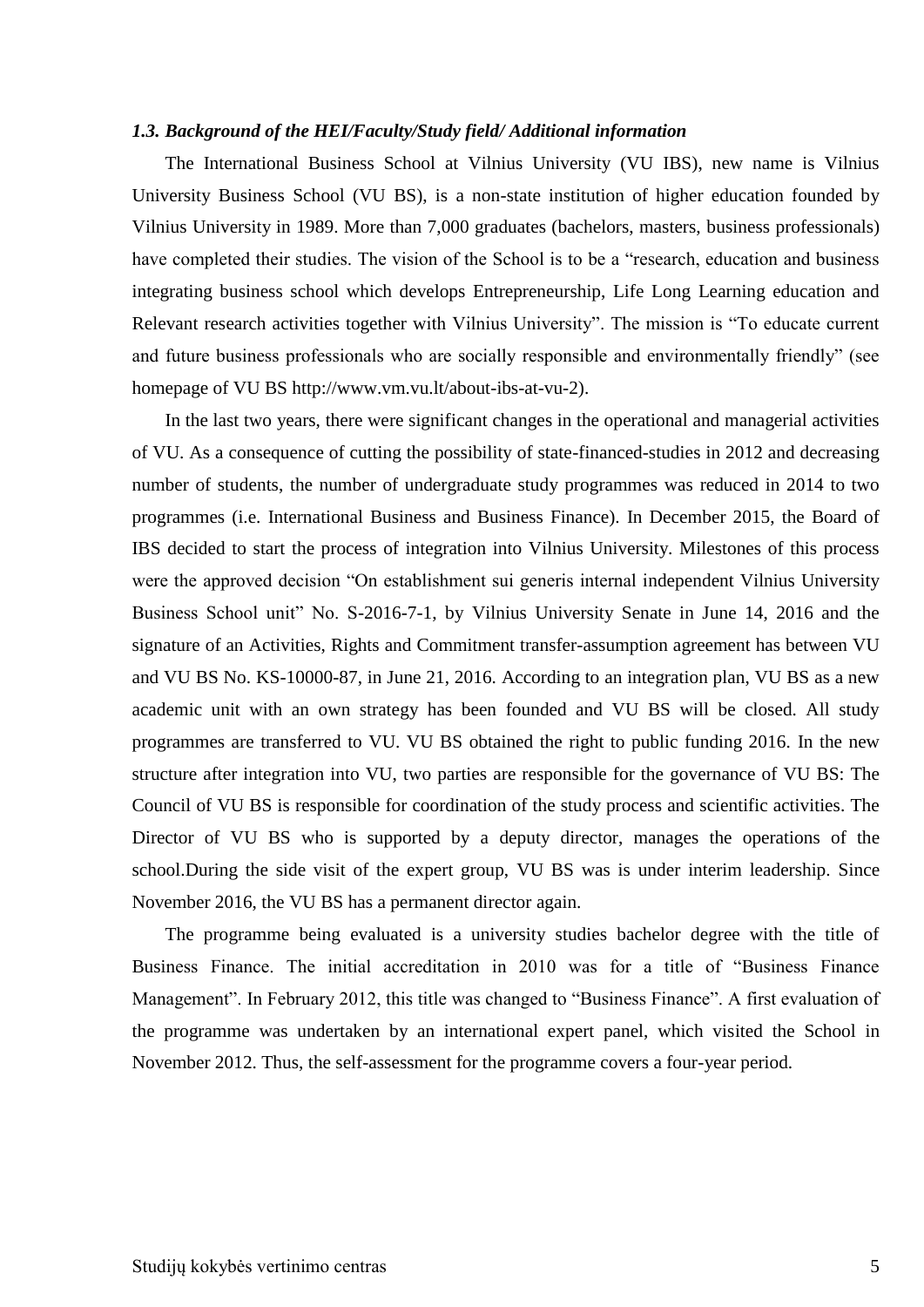### <span id="page-5-0"></span>*1.4. The Review Team*

The review team was completed according *Description of experts' recruitment*, approved by order No. 1-01-151 of Acting Director of the Centre for Quality Assessment in Higher Education. The Review Visit to HEI was conducted by the team on *26/10/2016.*

- **1. Prof. Dr. Zoltán Sipos (team leader)** *Chairman of Institute of Economics and Management Sciences at King Sigismund College, Hungary.*
- **2. Prof. Dr. Stephan Schöning,** *SRH University of Applied Sciences, Calw, Professor, Germany.*
- **3. Prof. Dr. Enn Listra,** *Head of Centre for Productivity and Competitiveness at Tallinn University of Technology, Estonia.*
- **4. Mrs. Giedrė Gečiauskienė,** *Danske Bank A/S Lithuania branch – Head of Markets Lithuania, Lithuania.*
- **5. Ms. Ugnė Jakubauskaitė,** *student of ISM University of Management and Economics, Lithuania.*

## <span id="page-5-1"></span>**II. PROGRAMME ANALYSIS**

### <span id="page-5-2"></span>*2.1. Programme aims and learning outcomes*

The description of VU BS Business finance programme aim is confusing. As per SER page 6, paragraph 8, it is explained that "one of the main aims of the programme is to prepare highly skilled professionals whose knowledge and skills comprise not only the fundamentals of management, but also specialized areas as financial mediation, corporate finance management, accounting and auditing, financial engineering and investment banking". Further, in the SER (page 8, paragraph 13) programme purpose is defined as follows: the development of highly-skilled business finance professionals able to compete in the global business environment, able to adapt multi-disciplinary and integrated management competencies while dealing with the business assets, liabilities, cash flows and property, or developing appropriate financing models targeted at businesses operating in a wide range of fields. Apparently, the content put under the notion of "purpose" is actually programme aim. It is clearly defined and compatible with programme name. However, SER does not provide the link to the online resource, where it could be publicly accessed, nor clearly states that aim can be publicly accessed. Upon request during the visit, programme management provided the following link to the programme aims and learning outcomes description in Lithuanian: http://www.vu.lt/studijos/apie-studijas/studiju-programos/bakalauro-studijos/programa/1364-verslofinansai. Programme aim as provided in the abovementioned internet resource differs from the aim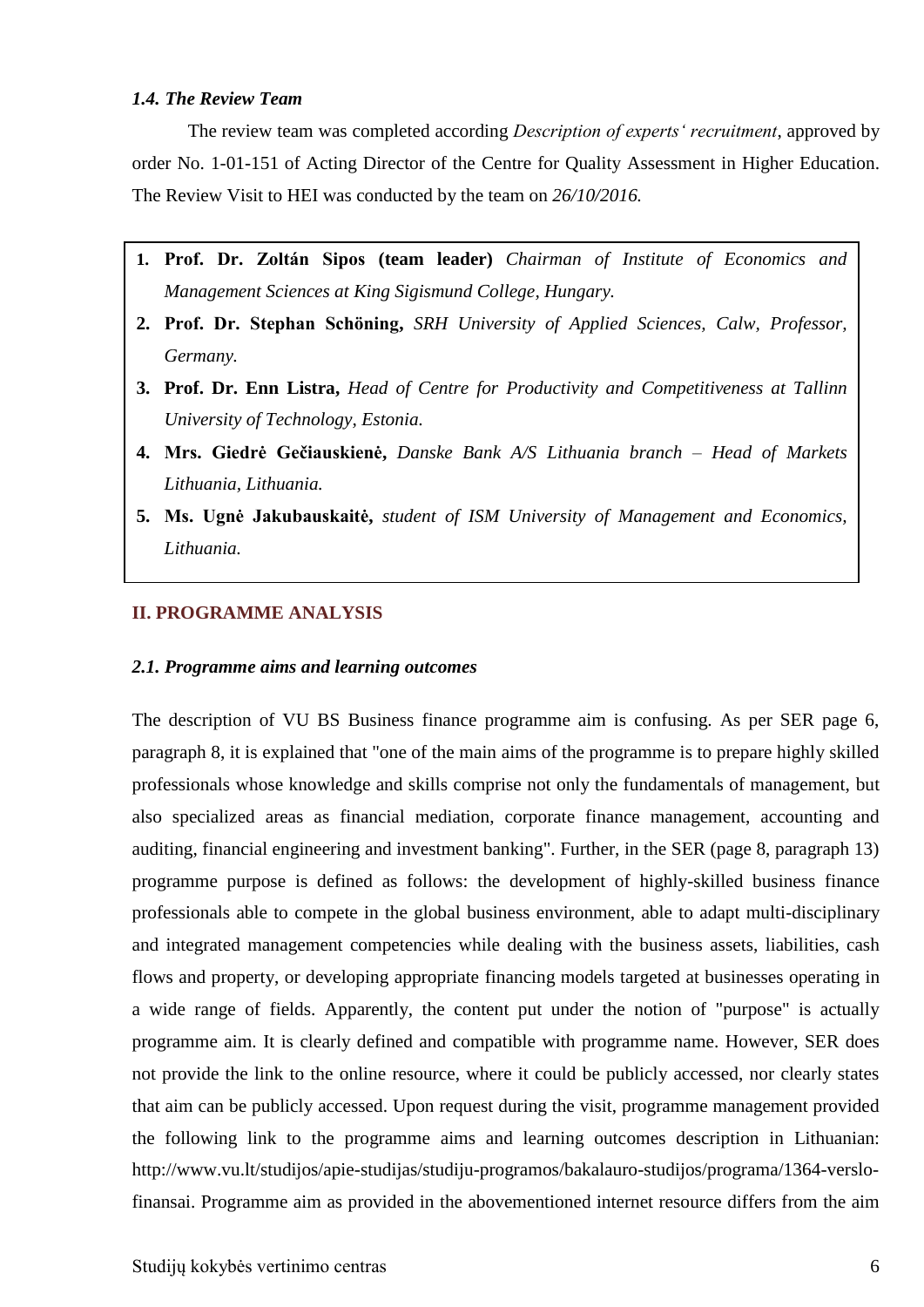as provided in the SER (both versions - on page 6 and on page 8) - the aim as provided on the internet site is similar to the aim (purpose) as provided on SER page 8, but it is less detailed and contains less information.

Programme learning outcomes, as provided in the SER (see pages 8-10), are consistent with legal requirements of the Descriptor of the study field of finance and are allocated to five categories: (1) Knowledge and its application, (2) Skills to carry out research, (3) Special skills, (4) Social abilities and (5) Personal abilities. The set of learning outcomes as provided in SER is well defined, detailed and clear. However SER does not provide the link to the online resource where learning outcomes can be publicly accessed, nor states that they are available for public access. Indeed, learning outcomes can be found online on the internet site of the VU BS (using abovementioned link), however they differ substantially from learning outcomes as provided in the SER. Internet resource only provides 4 learning outcomes without splitting them into different categories, whereas SER provides in total 19 learning outcomes split into 5 categories. Learning outcomes as provided on the site of VU BS are different from the learning outcomes as provided in SER.

Programme aim is based on the professional requirements of the labour market and public needs. Learning outcomes in each of the abovementioned five categories are defined clearly and are consistent with finance field professional requirements. Certain links with academic research are detectable, however they can be strengthened. The content of the first group of the learning outcomes (Knowledge and its application) is clear but relatively narrow for the type and level of studies and qualification offered. It mainly concentrates on the technical side of business finance. The lack of broader scope of learning outcomes which are characteristic to the first cycle study programme is clearly evident. Such areas of business environment as macroeconomic and political framework of business activities, full range of business activities (e.g. marketing, supply chain, human resources, leadership) are missed out or do not appear among learning outcomes, although some of them are covered within the curriculum. Therefore it might be recommended to review learning outcomes in this area and perhaps broaden the range accordingly. Nevertheless, students, alumni and social partners during visit interviews pointed out the narrow concentration of the programme as an advantage of the programme. Apparently, the strong concentration on various angles of business finance correspond public needs and needs of labour market. The same was communicated by the staff of the programme - VU BS aims at delivering very deep and specific knowledge concentrated on exclusively business finance. Programme management, students and lecturers pointed out during the interviews that the opinion of students about the programme scope is closely followed and the programme is shaped taking into account students' expectations. Yet, current narrowness of the programme might be desirable for the business school or professional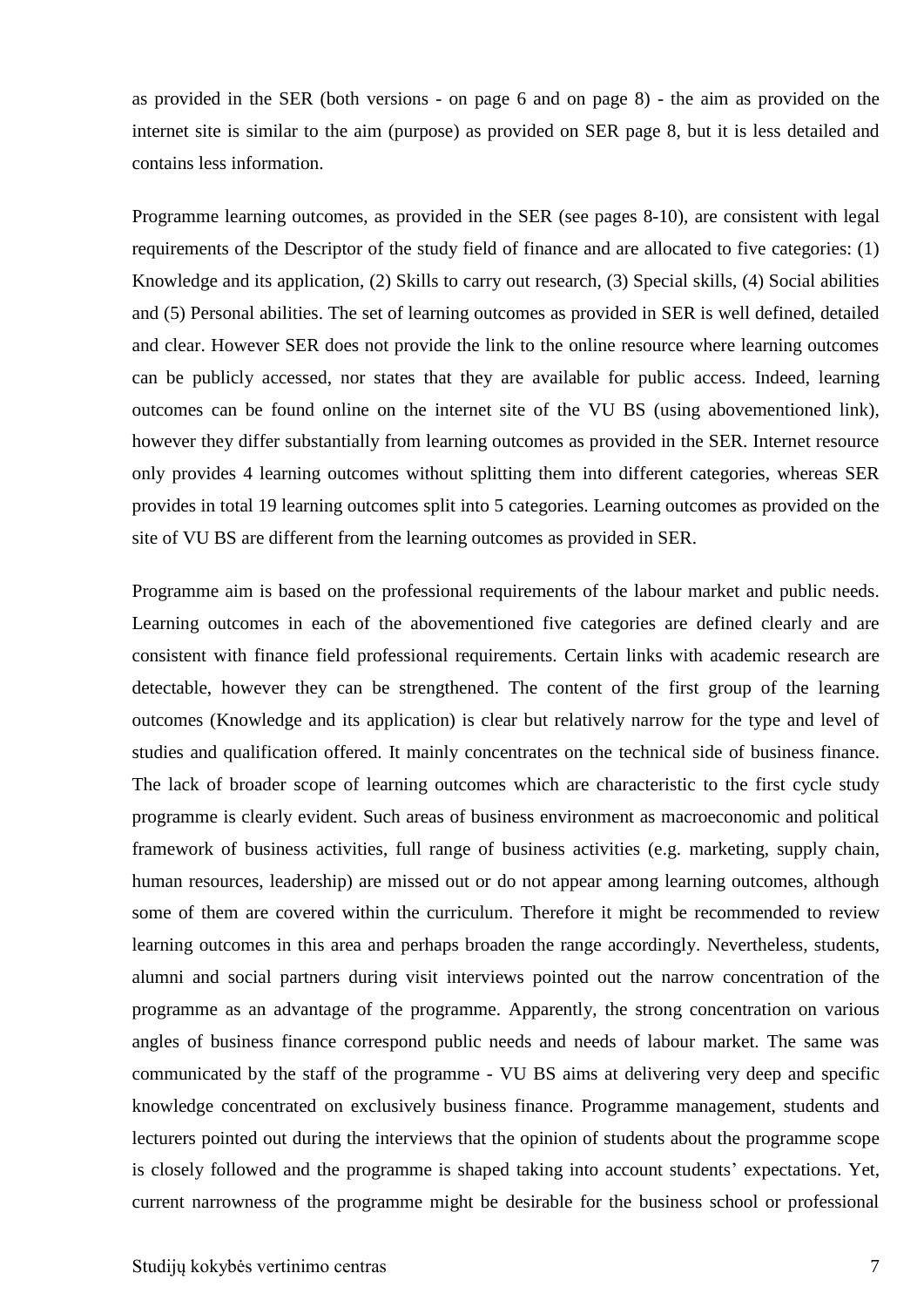education establishment, however for the university type first cycle study programme the narrowness of the programme learning outcomes may be reconsidered.

In general programme aim and learning outcomes are consistent with the type and level of qualification offered. However learning outcomes mainly concentrate on relatively narrow angle of business finance and miss out a number of areas covered within curriculum (e.g. production and logistics or HR), which are very important to provide complete picture about business finance application.

During earlier evaluation of the programme in 2012, the following recommendation was made: *6. Greater clarity relating to the particular target labor market aimed at for the programme should be developed and a broader and more systematic consultation process with social partners should be implemented.* It is fair to state, that this recommendation has been implemented. Tight and efficient co-operation with social partners is established, and target labour market for programme graduates is clear enough as described by programme management and also social partners.

Theses quality is sufficient and can still be improved. The following drawbacks were detected during theses sample review. Topics tend to be narrow and empirical research dominates theses sample. Some abstracts in English were short and relatively poorly written. References lists mostly consist of Lithuanian resources and more extensive use of English literature should be recommended. Grading can be evaluated as decent - relevant distribution of grades has been detected throughout the sample.

### <span id="page-7-0"></span>*2.2. Curriculum design*

The curriculum design meets legal requirements. Volume of study programme is exactly equal to the minimum required 210 ECTS with 15 ECTS belonging to the general university education subjects and 165 ECTS to the subjects of study field. The electives, where students can choose from courses in VU, comprise 30 ECTS, internship 15 ECTS and final thesis 15 ECTS, all corresponding to the requirements. The number of subjects (each 5 ECTS) per semester is 6, below the maximum allowed 7. The internship (15 ECTS) with duration of 4 months is exactly equal to minimum required.

Study subjects are spread evenly; their themes are mostly not repetitive. The volume of studies is 30 ECTS for all semesters having 6 study subjects per semesters  $1 - 6$  and 15 ECTS internship and final thesis during the  $7<sup>th</sup>$  semester. The workload for students is 130 h per subject (780 h per semester). Each semester (except  $7<sup>th</sup>$ ) contains one optional course unit. The contents of subjects are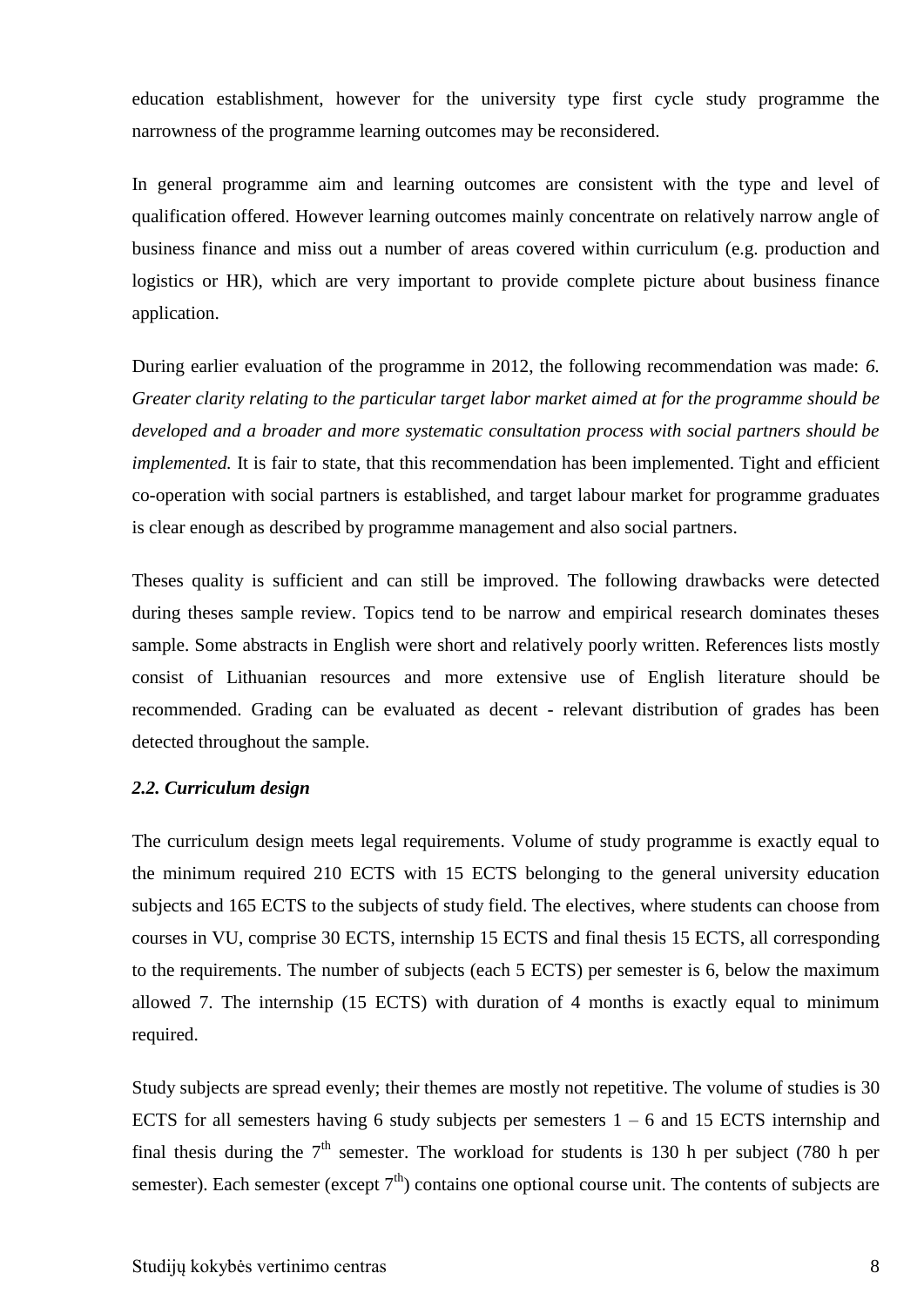clearly defined and have in most cases the contents reflected in their title. The contents of the programme and subjects suggest that the proportion of possible repetitive material is low.

However, according to the course description, the course *Management and Analysis of Investments* is taught after more basic finance courses (for example *Corporate finance*). The most important topics in the course are basic methods of valuation that should be the first step in any finance related programme, because without this knowledge it is almost impossible to understand any other topic. This sequence of courses-topics means that there exists either major repetition of the material of this course or there are serious problems with the contents of the earlier subject *Corporate Finance*.

Mostly, the content of the subjects is consistent with the type and level of the studies. The contents of subjects are clearly described in the syllabus. The proportion of directly finance related subjects is significant and on the level that is consistent with the type and level of the programme. The problem is that the finance and quantitative analysis related content is too overwhelming for a bachelor programme and, despite of the fact that curriculum contains specific course on quantitative business decisions, the students are not exposed to some important general business topics leaving them unprepared for the future work in organizations. Also, it became obvious during the meetings with students and graduates, that more basics in the field of business administration instead of too general electives might be favourable.

In the case of some subjects, the contents and title are not completely consistent. For example, in the subject *Public Finance* the focus is very clearly only on the EU related topics and most of more general topics of public finance remain uncovered.

In a finance curriculum the topics of financial markets could be more explicit. At the moment, they are spread in two different subjects (*Personal Finance* and *Theory of Finance*) and in both cases only Lithuanian material is covered. Subject *Geofinance* (with highly unusual title for such curricula) seems to be too specific for the curriculum preparing the students for the Lithuanian financial system.

Another problem is that the level of textbooks used in some subjects varies from basic to intermediate inside of the same subject. For example, in *Corporate Finance* the textbooks Fundamentals of Finance by Ross ea. and Principles of Corporate Finance by Brealey ea. are used, both belonging to the (main) reading list. However, the students' the experts met mentioned that books are not need to pass the exams, but just the slides. The experts recommend a more literature based delivery of subjects.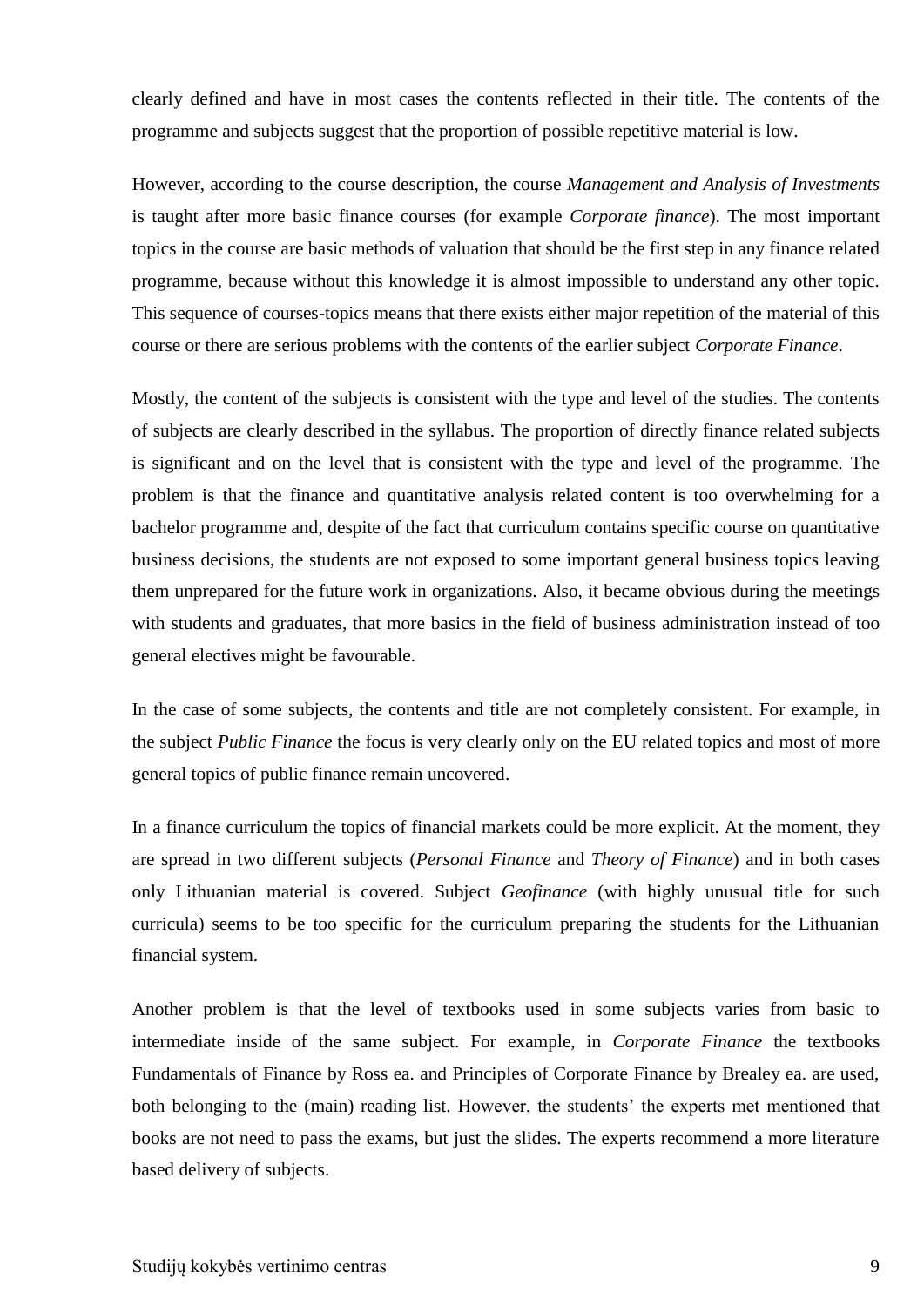The content and methods of the subjects are appropriate for the achievement of the intended learning outcomes of the programme. Considerable proportion of the courses are finance related starting from the basic finance curriculum and leading students through the field of corporate finance to the special questions of international finance, investments and risk management. However, five subjects have the share of lectures 28 hours or more, what is too much in the case of *Management and Analysis of Investments*. The SER Committee admitted during the visit, that there still is some repetition and overlapping resulting from different approaches of lecturers. Moreover, although the students' the experts met in general are satisfied with the subjects, they had some complains about lectures: They mentioned that some are too easy, some are too theoretical and some are based on old books and material. Additionally, some students would like to get more knowledge in the field of stock investing.

The scope of the programme at 210 ECTS is sufficient to ensure learning outcomes of the Bachelor of Finance. The portfolio of different subjects in the programme has sufficient variety and coverage for the bachelor level programme. The specialty courses are preceded by the courses introducing the methods needed for the later studies in the programme. All subjects have the volume of 5 ECTS and have 48 contact hours most frequently divided equally between lectures, seminars or practical classes and consultations.

The content of the programme reflects the latest achievements in science, that is proved by the list of publications of the professors (the share of high level journals is very low however) and by the fact that the study literature is mostly up-to-date.

### <span id="page-9-0"></span>*2.3. Teaching staff*

According to the SER (page 14), the programme was delivered by the programme by up to 30 lecturers during the evaluation period. The study programme is provided by the staff meeting legal requirements for bachelor of finance programmes:

• No less than half of study field subjects must be taught by scientists. According to the SER (page 14) this requirement is fulfilled. Nevertheless, the qualification of the lecturers has changed significantly during the last years: the programme for students which started 2013 was delivered by 26 lecturers (15 with a scientific degree and 11 practitioners). The programme beginning 2016 was delivered completely by lecturers with an academic degree and practitioners were involved additionally in the study process.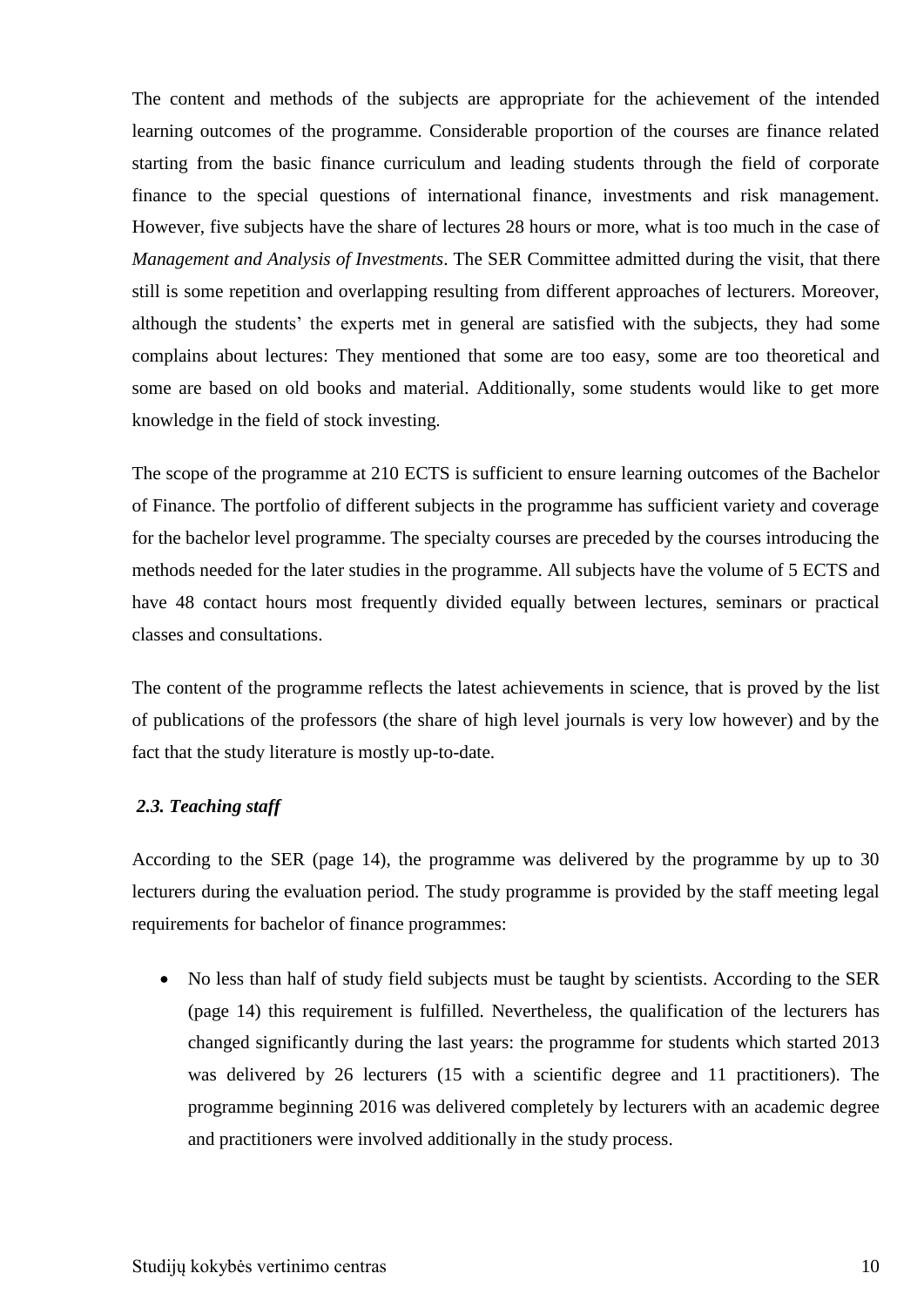The qualifications of the teaching staff seem to be adequate to ensure learning outcomes: The qualifications of the teachers were not presented totally clear in the SER and its accompanying documentation, as these only contained general information (pages 14-18) and an overview of the qualifications of the teachers and their research areas (annex 2 and supplementary annexes 3, 4 and 5). Some further information was sent to the experts after their visit. According to annex 2 of the SER, teachers of this programme have an average experience of 22 years. However, this information does not differentiate between teaching and practical work experience. After analysing the CVs of the lecturers, the expert came to the conclusion that the qualifications are sufficient for the delivery of the programme. The recommendation of the last accreditation to address the reliance on part-time lecturers obviously has not been fulfilled during the evaluation period, because still the majority of lecturers come from outside the university and have part-time-contracts. Some practitioners teach their practical field. According to the students and the graduates the experts met, teachers in general are motivated and supportive of the students of the programme.

With some restrictions, the number of the teaching staff is adequate to ensure learning outcomes. Although the SER does not contain any information on the teacher-student-ratio, it must be rather low, taking into account the number of teachers and the decreasing number of students admitted to the programme. But it became recognizable during the visit that there are some problems concerning the organisation of programme delivery by part-time-lectures: Students the experts met found fault with lecturers not knowing examination procedures and contents to be delivered. There also are complains on lecturers out of reach. Therefore the experts again recommend to reconsider the composition of the staff and to intensify the integration of part-time lecturers. For instance, the implementation of a regular meeting of all lectures might be useful in order to improve the exchange of information within the staff.

The teaching staff turnover is more or less able to ensure an adequate provision of the programme. The SER does not give any detailed information on the turnover of teaching staff during the evaluation period, but it indicates (see page 14) that there were major changes: the number practitioners teaching in the programme was reduced to zero and nine new lectures were engaged in 2014/2015. According to the SER-Committee, students' voice seems to have a strong influence on exchanging staff members. As mentioned above, the changes within the staff and the large number of part-time teachers seem to have a negative influence on the delivery of the programme and therefore need further attention.

The SER contains information on the age distribution and the average age of the whole VU BS staff, but this information does not differ between the two bachelor programmes (SER page 15). The overall age profile of the teaching staff of the VU BS is reasonable and balanced: in 2014/2015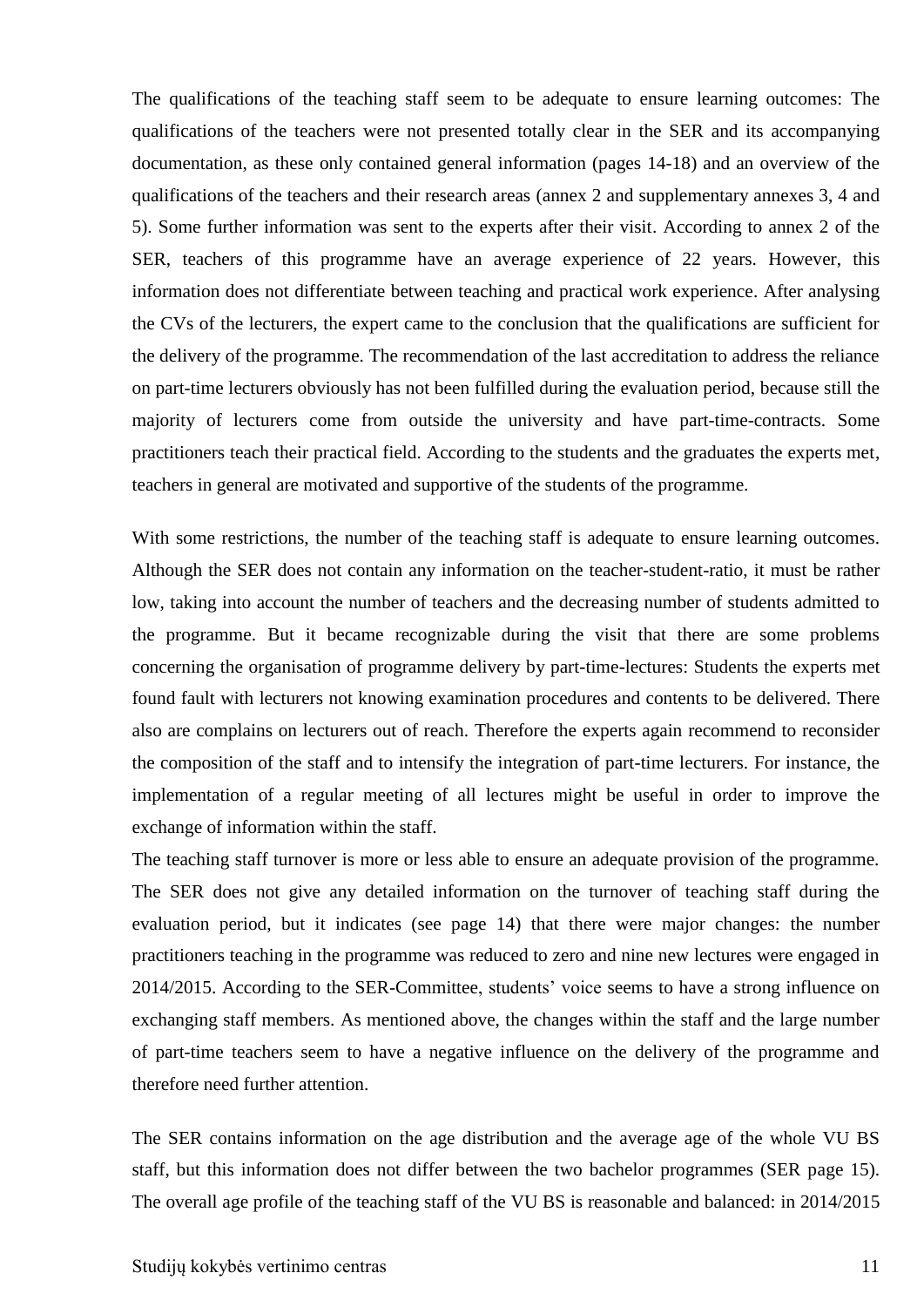14% belong to the group of 25-34 year-old, 39% to the group of 35-44, 17% to the group of 45-54, 23% to the group of 55-64 and 6% to the group older than 65.

Compared to recommendations in the last evaluation report, the higher education institution apparently has improved conditions for the professional development of the teaching staff necessary for the provision of the programme. According to supplementary annex 4, 14 different training sessions have been held to improve the competence and qualifications of the academic staff members. Academic staff is also facilitated to attend conferences and to participate in projects and internships. During the period covered by the SER (2012-2014), lecturers were involved in three (according to annex No. 5: two) international and five national projects. Each year, seven or eight teachers of the programme went abroad for academic work or staff training. In 2012-2014 there also were incoming teachers, but its number changes significantly and has decreased (2012: 16, 2013: 2, 2014: 4, all figures see SER pages 15-16).

According to the information the expert team was provided in the SER (page 16, table 2), the teachers of evaluating study programme prepared 94 publications connected with the two study programs bachelor of finance and bachelor of business administration in 2013-2016. However, the number of publications has decreased significantly during the last years and the recommendation of the last evaluation report to raise the publication activities (especially in international referred journals) is not fulfilled. Looking at the CVs of the teaching staff and the "List of publications with mentioning of VU BS in 2012–2014" (Supplementary annex No 3), it becomes evident, that there are some internationally visible publications, but only a rather small part of the staff contributes to these publications efforts.

The teachers the experts met at their visit explained these findings with the circumstance, that their individual publications are counted at their home faculty. Nevertheless, the experts are in worry about the aspect that the level of research connected with the business school is rather low. Additionally, staff members played an active role at international scientific conferences and took part in academic exchange programs. The experts encourage the staff to continue their efforts towards internationalization.

#### <span id="page-11-0"></span>*2.4. Facilities and learning resources*

The premises for studies are adequate both in their size and quality for the delivery of the programme. The expert group had the opportunity to visit the facilities and learning resources in the VU BS and found out that they are in a very good shape. The building of the VU BS in general is in very good condition and provides a favourable learning environment for students. All rooms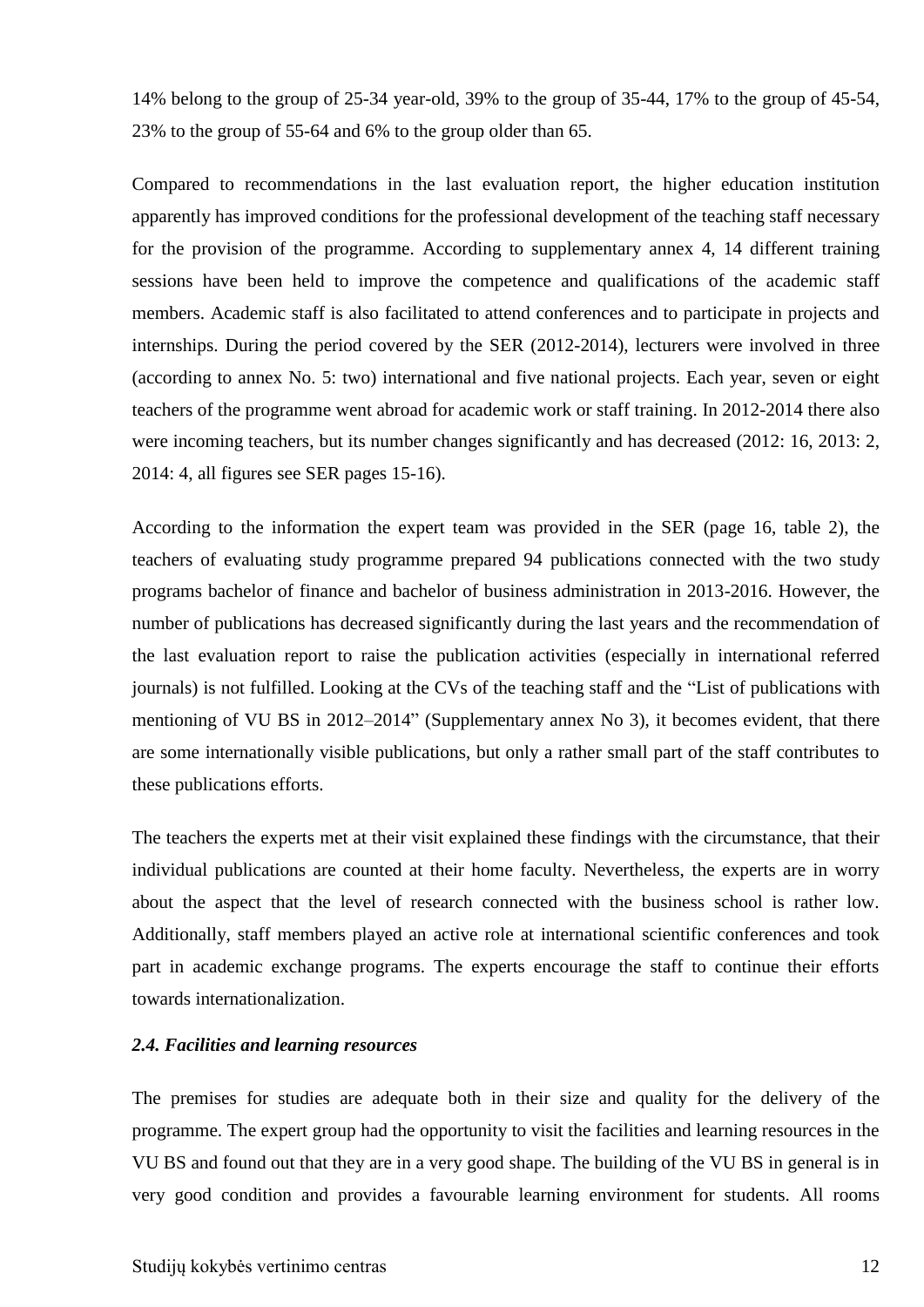comply with occupational safety and hygiene requirements. VU BS has a selection of small, medium and large rooms available for the implementation of the programme. Some of them seem to be over-dimensioned for the current size of study groups. The experts support the aims of VU BS to partly change the furniture, i.e. to switch from fixed chairs and tables towards group tables in order to support modern methods of teaching. At the moment, there is only one quite impersonal common working room for all part-time-lecturers and room for consultation is scarce. In the view of the experts, this arrangement should be reconsidered, because this offers unfavourable working conditions. This might also be connected with fact that the students the experts met complained about the lecturers out of reach (see chapter "staff").

The teaching and learning equipment (laboratory and computer equipment, consumables) are adequate both in size and quality: all rooms are equipped with a multimedia projection system and a computer which is connected to the internet and a local network. The internal intranet system gives students access to the materials provided by the lecturers as well as access externally to the internet. Appropriate software licenses are in place for all software. The software installed includes the latest Microsoft based standard software. Specialised rooms for computer training also are available. However, during the visit of the experts it became evident, that the number of computerized working places in the library of VU seems to be rather low.

The higher education institution has adequate arrangements for students' practice. According to the SER (see page 19), VU BS has a developed base of placements of students for internships. In addition to other regular contacts to companies there are ten cooperation agreements with business corporations and associations (two of them in Spain and Portugal) that allow students to make internships. The SER informed the experts, that many students make a voluntary internship in addition to the obligatory 4 month internship.

The course descriptors show that methods (e.g. case studies) for practical application of course contents are used. However, especially in the context of the module structure of the programme, the use of modern teaching methods should be intensified. Additionally, there is strong evidence that the recommendation of the last evaluation to introduce accounting programmes hasn't been fulfilled yet: According to the course descriptions accounting is still taught without introducing to accounting programmes.

Teaching materials (textbooks, books, periodical publications, databases) are adequate and accessible. Textbooks and other materials are adequately specified in the subject descriptions. Methodological guides prepared by lecturers are made available to the students. Advances have been achieved in the newness of the texts used. Additionally, the amount of international textbooks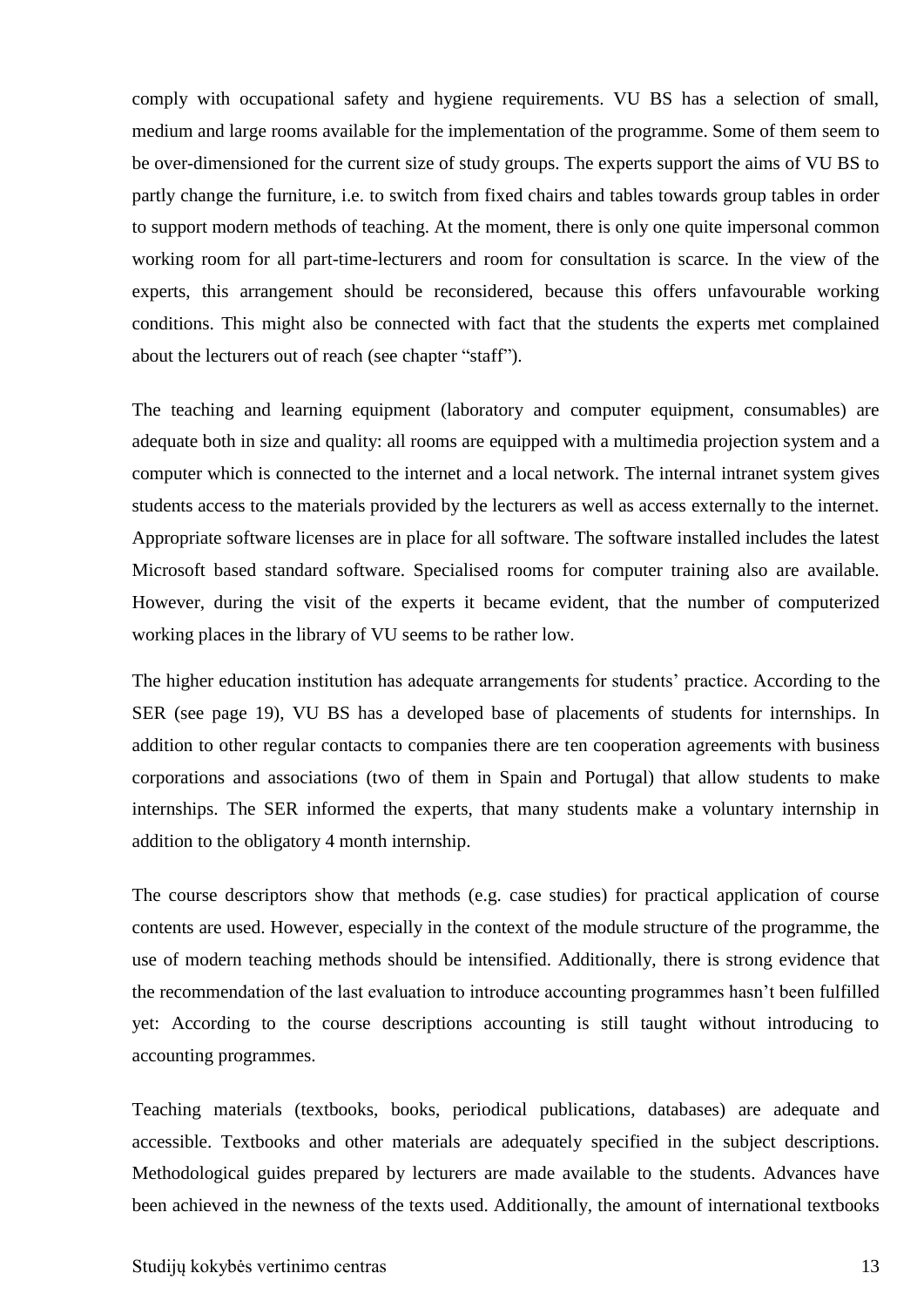included in the course descriptions has been raised, but this area needs further improvement, because according to the students the experts met, they typically use Lithuanian textbooks. To the experts view, the use of literature in English and other foreign languages should be enlarged in order to meet the requirements for literature-based studies and for academic teaching and research activities.

The library of VU BS has been transferred into the library of VU. Students have full access to the library of VU, which is very well equipped with literature and periodicals in Lithuanian and foreign languages. Students of VU BS can use the library facilities 24 hours a day. Access to Lithuanian and international online literature databases is also provided by the library of VU. These include *EBSCO* and other relevant sources and databases. However, the integration process of the two libraries which started in January 2015 obviously is not fully completed yet: books and periodicals needed for the study programme are located on different floors of the library and even copies of the same book can be found in different places. Moreover, finding books is rather complicated, as signatures are not always visible at first sight. In the experts view, this area needs further improvement.

#### <span id="page-13-0"></span>*2.5. Study process and students' performance assessment*

Student admission to the programme is operated under National General Admission to the Lithuanian higher schools (LAMA BPO). Additionally, the faculty is directly accepting applications to VU BS. Since 2016, the programme has both non-state-funded and state-funded student places, 12 students were admitted (5 of them state-financed) to full-time studies.

The number of students admitted to the bachelor study programmes at VU BS has been gradually decreasing. During the last four years the number of students who were admitted to the full-time studies dropped almost by 63%. In the first year of the implementation of the programme (2012), 19 students were admitted and in 2015, 7 students were admitted (it is worth to mention that in 2014 none of the students were admitted). It is suggested by the School that the decline is partly attributable to the decreasing trends of student admission to all Lithuanian higher education institutions, negative long-term demographic trends, and state funding policy and to the increasing competition of the state higher education institutions. Data on student drop-out is not presented.

The VU BS has regulations and procedures in place to ensure a productive study process. The flexible study timetable and the online learning environment Moodle actively used in the study process enable students to combine their studies and professional activities. However, more innovation is needed in order to recreate actual business environment and experiences like broader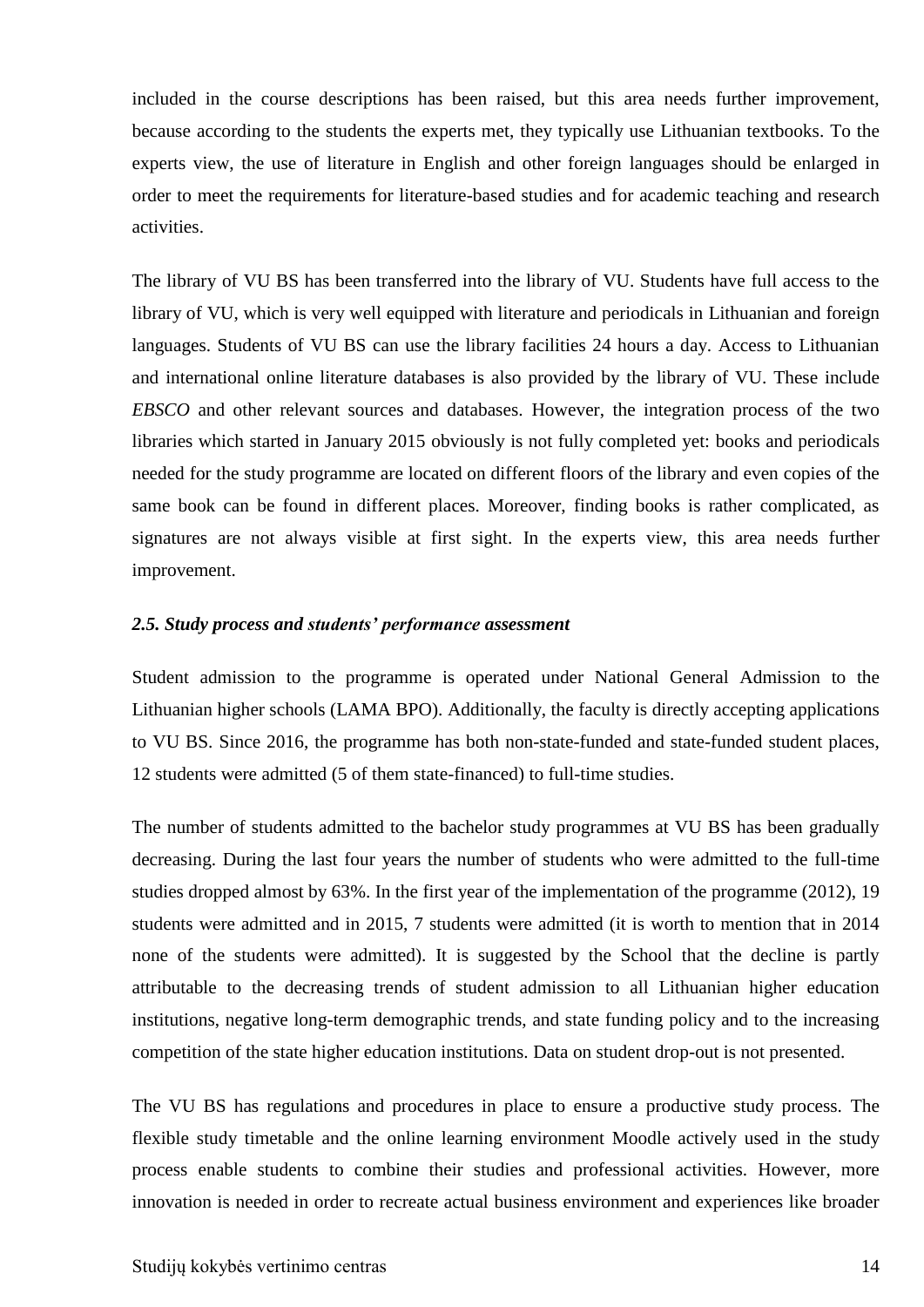application of case modelling, simulation, experimentation, case analysis methods, 'role-playing' games, etc. at practical classes. Furthermore, some students are not satisfied with the information on the modular system and its implementation. Students complained that admission information (also information on the web site) did not point out that studies are modular. Even lecturers were not sure about the structure of this kind of studies. For instance, lecturers asked students' when the exam of their subject should be). The expert team suggests reconsidering information on the modular system for students and staff.

In the experts' opinion, students are not encouraged enough to participate in research and applied research activities within the study programme. Even though a research club has been founded in the faculty, students that review team met could not tell much about this activity. The experts suggest strengthening the integration of research activities into the regular courses.

Students have opportunities to participate in student mobility programmes. VU BS has 61 valid Erasmus agreements, 22 agreements of bilateral cooperation and 5 double diploma agreements. Despite the fact, that mobility infrastructure is kind of well organised in the VU BS, only a small number of students have participated in study programmes abroad (9 students) or completed their internships (7 students) during the last years. Students the experts' team met said that international mobility programmes needs to be cultivated more in the university. In the opinion of the experts, lecturers should also support mobility programmes by providing students with the language skills and competences to enable them to avail of the opportunities to participate in exchange programmes.

Various academic and social supports are available for programme students. Support from the school to assist students to meet the objectives of the programme is adequate and can take the form of: financial support; academic support and social support. However, until 2016 students could not access state financing, but students could apply for the VU BS scholarship fund (see SER, page 23). During the meeting with students, they expressed that better financial support system is needed. For example, students mentioned that a student with very good marks (average grade was 9.7) did not receive any scholarship from the university.

The students enrolled to a study programme have a programme coordinator assigned, who provides students with information and consults on all the matters related with studies. In SER it is stated that students' involvement into study process – all documents related with studies are coordinated with students' representatives, students are actively involved in the work of all commissions and working groups related with studies (SER, page 23).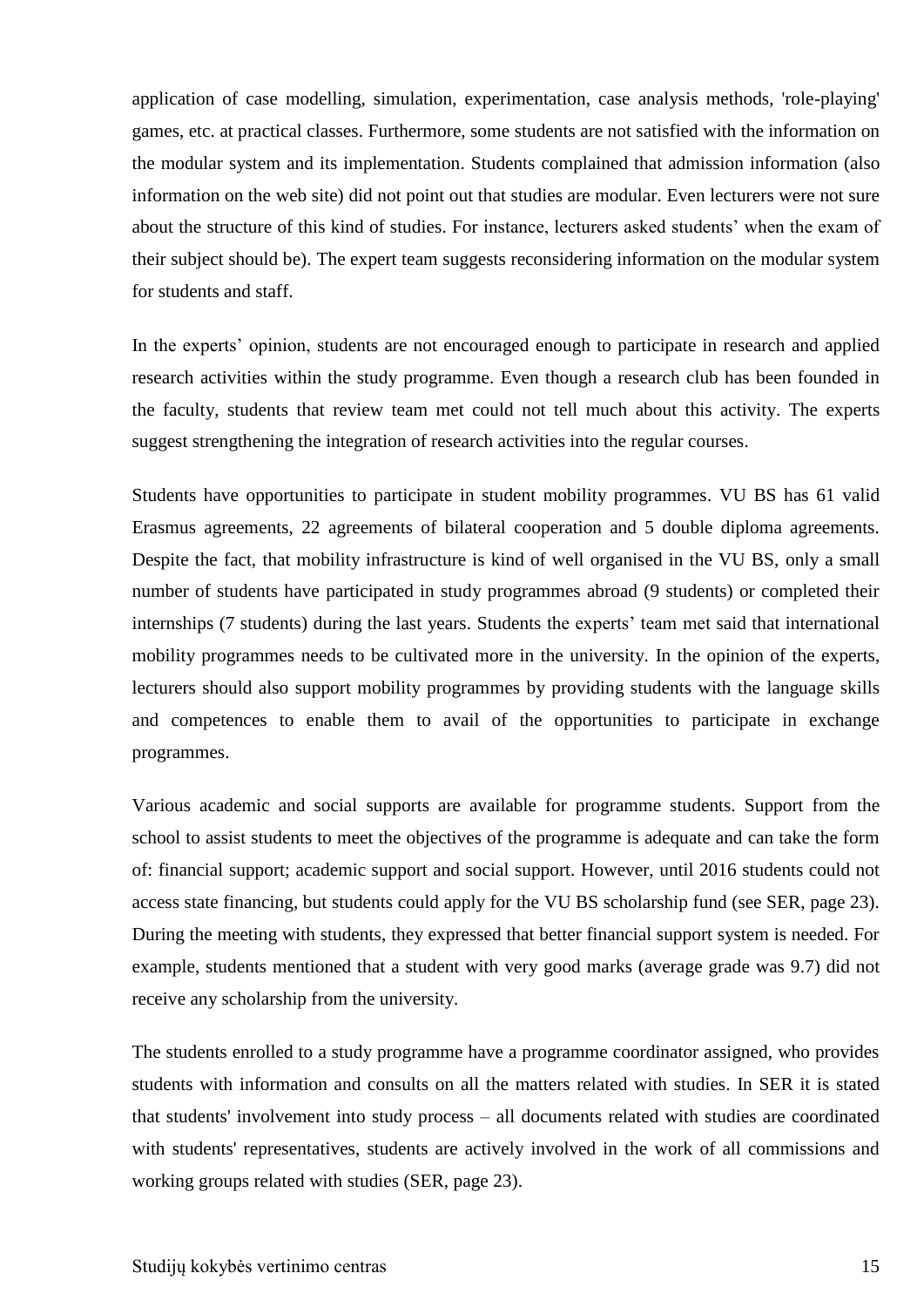The assessment of students is carried out in accordance with the guidelines of the Ministry of Education and Science. The final thesis assessment procedure and assessment criteria are described in the Final Thesis Regulations and methodical instructions and also are uploaded on the virtual learning environment Moodle. One of the recommendations of the 2013 evaluation report was to put more emphasis on improving its practice relating to the retention of student assessment papers. The situation has been improved quite well. The students' final theses topics vary and are dedicated to subjects relevant to business. It is quite common to choose topics for the final theses according to the needs of a specific corporation.

Some students specified that thesis writing while doing internship abroad caused some trouble. They complained that it was difficult to communicate with lecturers via email and that they were not open about online consultations. The problems seem to be connected with part-time lecturers. Therefore, the experts recommend the school to find means in order to guarantee that students can get necessary support while writing their thesis. Allowing choosing supervisors only from full-time lecturers could be one possible solution for this problem.

Three generations has been already graduated from the programme in full-time studies. According to the data provided by the Labour Exchange, 13 graduates were registered in Labour Exchange in 2012, 7 – in 2013, and 11 graduates of VU BS in 2014, which accounts for mere several percent of the graduates in the respective years. In 2014, 97.5% of VU BS graduates were active in the labour market – were developing their businesses or worked for national or international companies (see SER, page 26). Career and practical training coordinator is actively cooperating with business partners and companies to create favourable conditions for VU BS students to plan their career from the very first year of their studies (see SER, page 26). Graduates' employability rate leads to the conclusion that graduates' professional competence creates preconditions for their successful integration in the Lithuanian labour market; graduates are competitive and demanded.

#### <span id="page-15-0"></span>*2.6. Programme management*

VU BS is under a major transformation. A special merger of a private and a state owned higher education institution is a great challenge, even if legal formalities and solutions are elaborated already. The co-existence of a private business school with a state university, especially when the first is using teachers of the second, needs a very precise and innovative management attitude.

Responsibilities and decisions for decisions and monitoring of the implementation of the programme in the university are clearly set and allocated. An ongoing improvement is done related to the internal studies quality assurance system of the VU. Responsibilities for the internal quality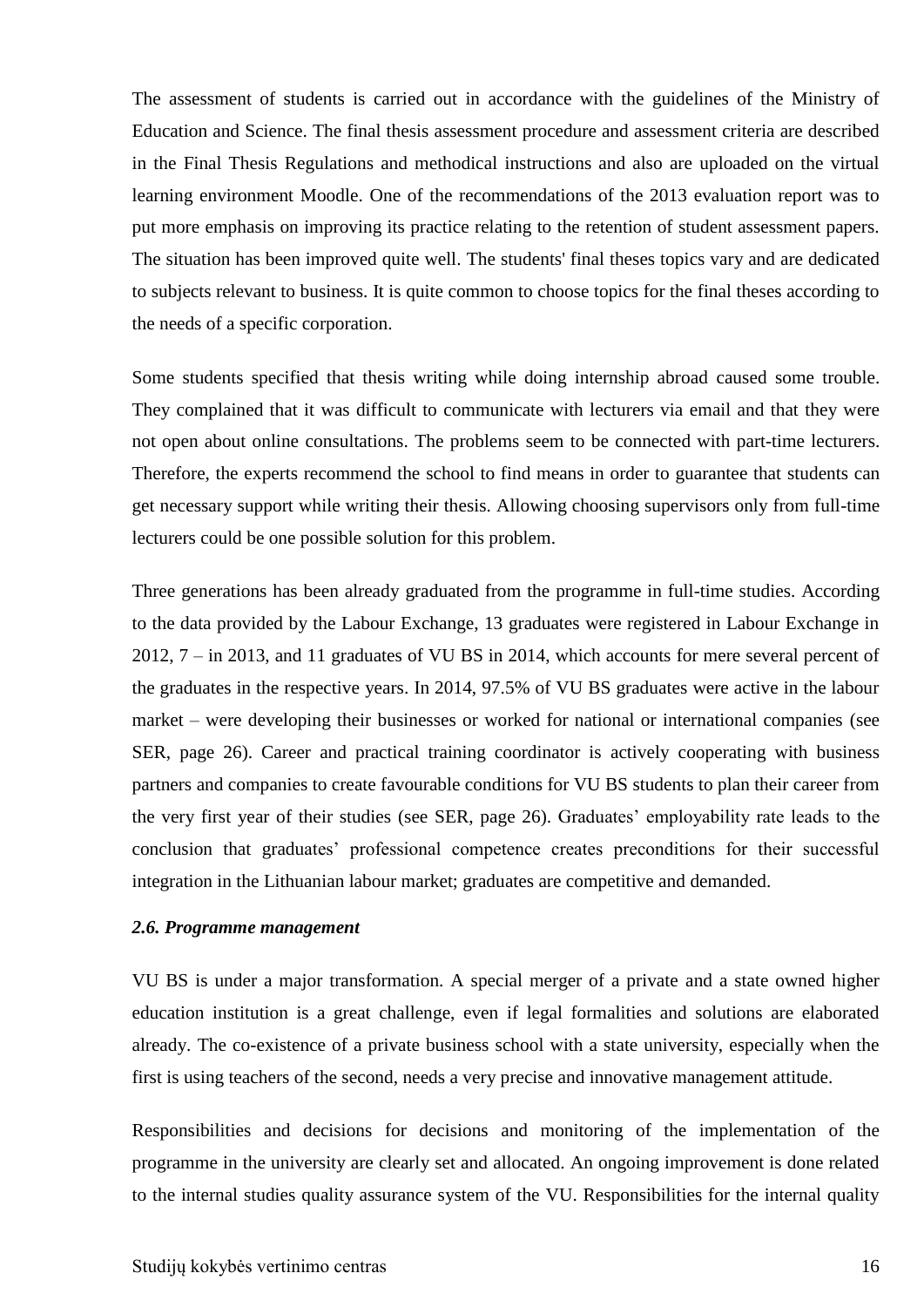assurance of studies are distributed among the staff of VU BS accordingly: the management of the VU BS is responsible for the strategic level, study programme committees are responsible for the programme management level, and lecturers are in charge of subject level of the tasks (see SER page 27-28). Students have a chance to evaluate the lecturers and courses regularly. The review team have seen students' course evaluation forms during the site visit. Internal quality assurance system is under development for a long time now, and its efficiency is not overall yet. Shortcomings on this issue, after the previous visit, still exist, as there is no efficiently working internal quality management system.

At the strategic level, market needs and public needs are observed and aims and objectives are planned in conjunction with the vision and mission of the organization. At the academic level, the study programme is coordinated by the committee of bachelor study programmes. Within the transition process, this committee was newly established by the council of VU BS in September 2016. The committee includes lecturers, student representatives, alumni and employers representatives. The purpose of the committee is to ensure the fulfilment of aims and objectives. The committee does draw decisions by a majority vote.

At the subject level, lecturers are responsible for the compatibility of the aims and the learning outcomes, for selecting the proper educational methods and adequate assessment. Individual responsibility of individual lecturers is considerably high: In the opinion of the review team, more management interaction and support by the heads of departments and the dean or the leader of the programme may be useful and helpful for the individual lecturers (who are part-timers, in several cases) in this sophisticated process. This includes the discussion of students' expectations and agreement, the review of the content of lectures, and continuous efforts for self-analysis and selfimprovement. It seems to be highly questionable, how these many responsibilities are done by the external lecturers who are practical professional leaders of finance, banking managers, insurance company directors etc. Especially interesting can be this question, if review team consider that — as the SER says on page 28 — entrepreneurship has an emphasis and practical business experts share their experiences with students more frequently.

Within the transition process, the structure for monitoring educational activities has been changed from the former dual structure (see SER page 28) to a new structure (see Amendment No. 1). Currently, the achievement of the purpose and LOs of the study programme, the integrity of developed competencies, content, methods and students' achievement assessments, internationality, compliance with the market needs and competitiveness of the study programme is coordinated by the study program committee.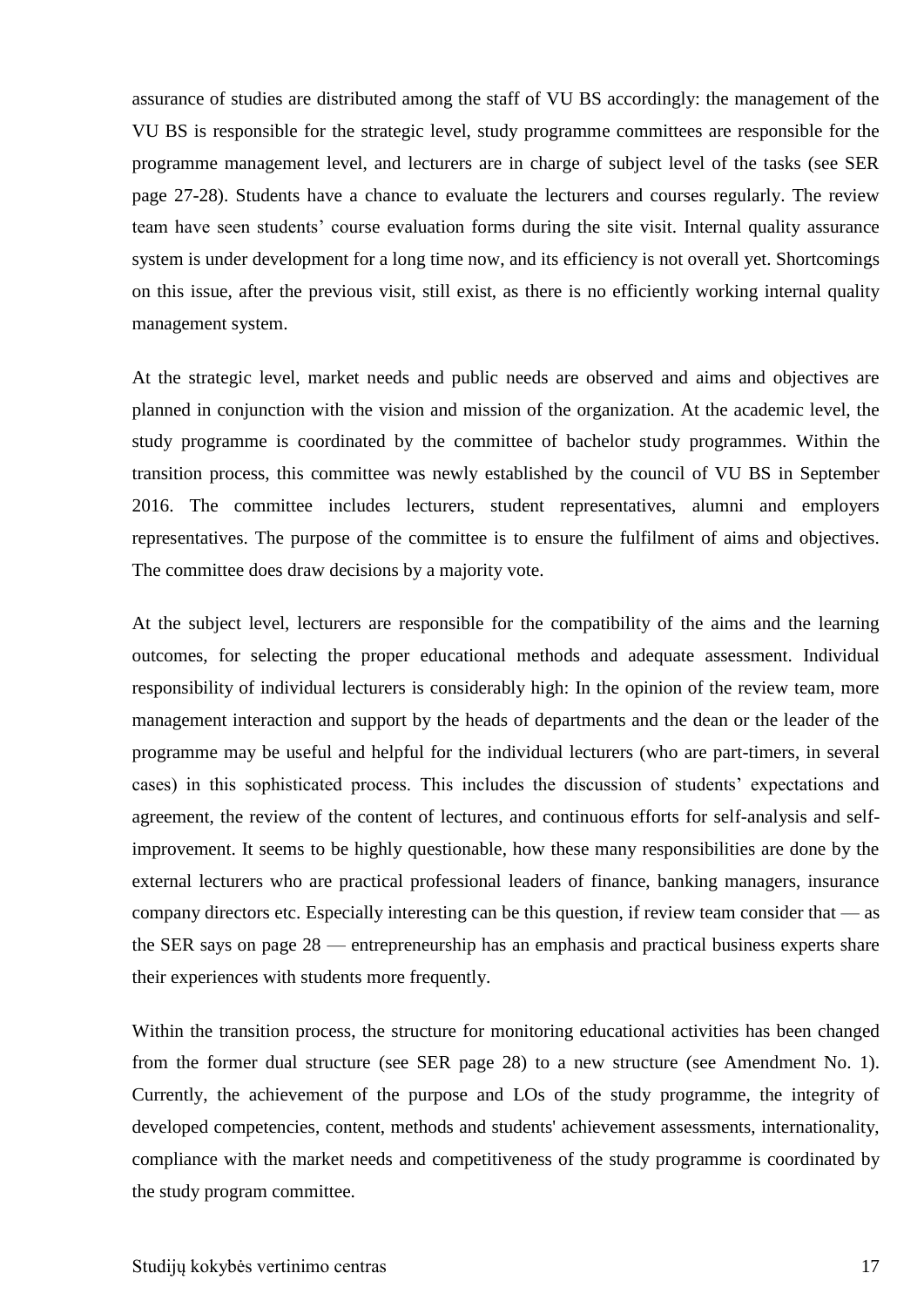Information and data collection happens with the help of the above mentioned organizations. Surveying by students to evaluation educational quality is a part of the system. Nevertheless, there is no sign of surveying lecturers' opinions on their situation (e.g. delightedness or so). Following of best practices or research for critical points in the study process or operational structure are also not applied. The review team has the impression that information gathering and data collection and analysis is present in the organisation, but regularity is not evident and thus it is not an organic part of programme management.

The review team could see that the some outcomes of internal and external evaluations are being used for improvement of the programme, as stated in the SER (see page 28). For example, during the visit the experts received the information, that students' opinions have a rather strong influence on the delivery of the programme and as a result, in some cases contents of lectures were adjusted and even lecturers were exchanged. Nevertheless, the observations and recommendations of the former assessment are still valid and the problems concerning quality assurance have not been solved substantially. Namely, a complex quality management system is still missing. There have been major developments, but the system is not yet an organic part of the management. After the side visit the expert were informed that the implementation of the quality assurance structures of VU are part of the current process of transition (see Amendment No. 2). Another pending and still existing problem is the too high ratio of part time teachers and the stability which is missing under the present transformation and development of the programme. The expert team could meet 4 lecturers during the site visit, but none of them was a full time professor or full time lecturer of the business school. Students have had complaints on part time lecturers who were not properly prepared for their classes in terms of administrative rules and regulations. Modular educational system also results in misunderstandings and inconveniences for both lecturers and students, as has been told to the expert team upon the site visit.

Stakeholders, including social partners, are involved in evaluation and improvement of the programme. One example for this is mentioned in the SER (see page 28): during the discussion session on placement results in 2015, the potential employers' opinions expressed that 3 months of placement is not sufficient for collecting practical experience. Hence, the duration of practical placements has been modified to 4 months. The SER Committee told the experts during the visit that as a consequence of stakeholders' feedback the amount of *information technology* content was increased and subject *human resources* was deleted. These examples show that stakeholders and external partners are involved in the decisions and improvement of the programme. Programme Management Committee is continuously searching for better lecturers, mostly business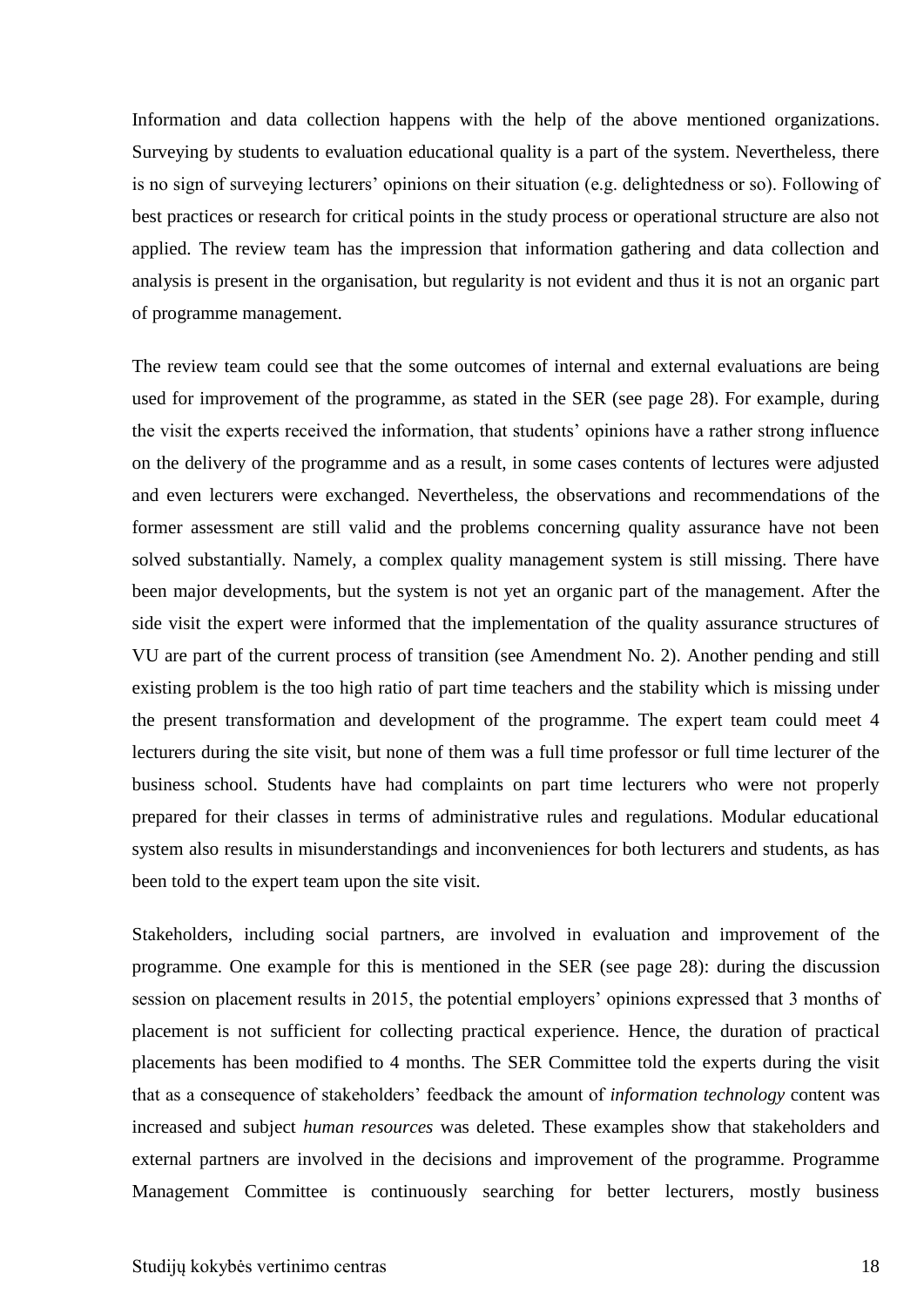professionals, as it is general tradition in business schools. Social partners did mention that they do have proposals and are questioned occasionally about the programme by the management, but it is not a regular practice. In the experts' opinion the fields of cooperation between VU BS and social partners might need some improvement and should be put on a regular basis. Both students and social partners did mention that information technology courses and competences are needed to a greater extent in practical business. This is also a shortcoming in the case of graduates when finding a job. Still, the two stakeholders the expert group met did rank the programme to be the best on the market. They described students as tough and very ambitious students with a focus on practical use of theory.

Alumni Club's activities do help a lot to the improvement of the programme as well. They offered a scholarship recently to a student from Ukraine. Alumni has revealed an opinion that the present management of the Business School has several good ideas and a more dynamic management style than in earlier years.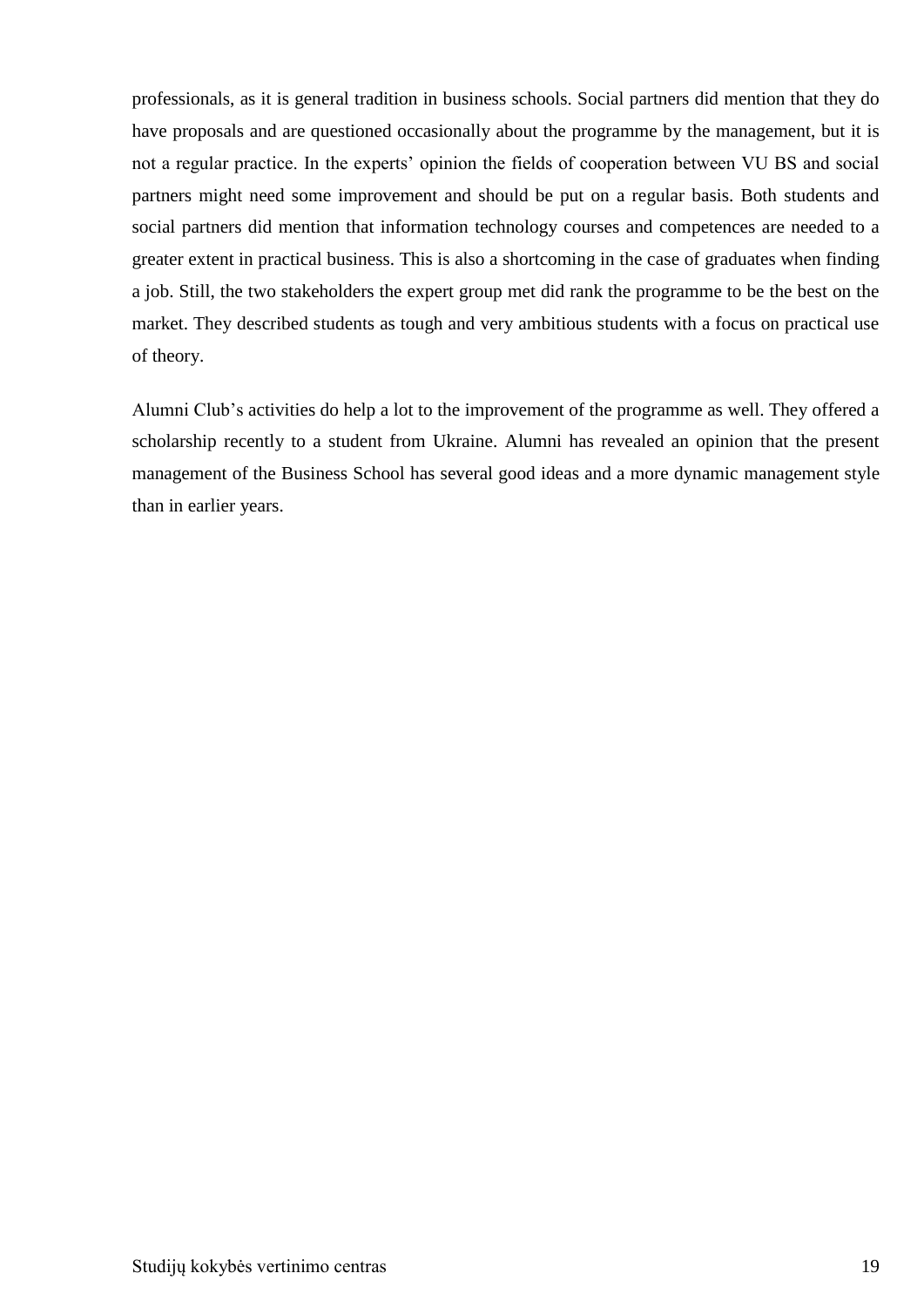## <span id="page-19-0"></span>**III. RECOMMENDATIONS**

- 1. Programme aim and learning outcomes of the programme should be made better publicly accessible.
- 2. The narrowness of the learning outcomes and strong focus to the business finance should be reconsidered.
- 3. The sequence of courses-topics should be reconsidered in order to guarantee that required basics are available for advanced modules and in order to avoid major repetition.
- 4. The literature in the course descriptions should be revised and the use of supplementary literature during the courses should be intensified.
- 5. Management should (again) consider the creation of a better balance between full time and part time faculty, and a stable position for full timers and administrators to be able to help part timers in everyday administrative tasks.
- 6. In order to increase the visibility of VU BS in the international academic community, the university/faculty administration should consider implementing stronger incentives to motivate lectures to publish their publications in the name of VU BS.
- 7. The integration process of formerly two libraries needs to be completed and signatures of books should be visible at first sight.
- 8. Lecturers should be more active in encouraging their students to engage in research activities and should also support mobility programmes by providing students with the language skills and competences to enable them to avail of the opportunities to participate in exchange programmes.
- 9. The fields of cooperation between VU BS and social partners might need some improvement and should be put on a regular basis.
- 10. A more complex, written, properly documented internal quality management system is advisable for the further development.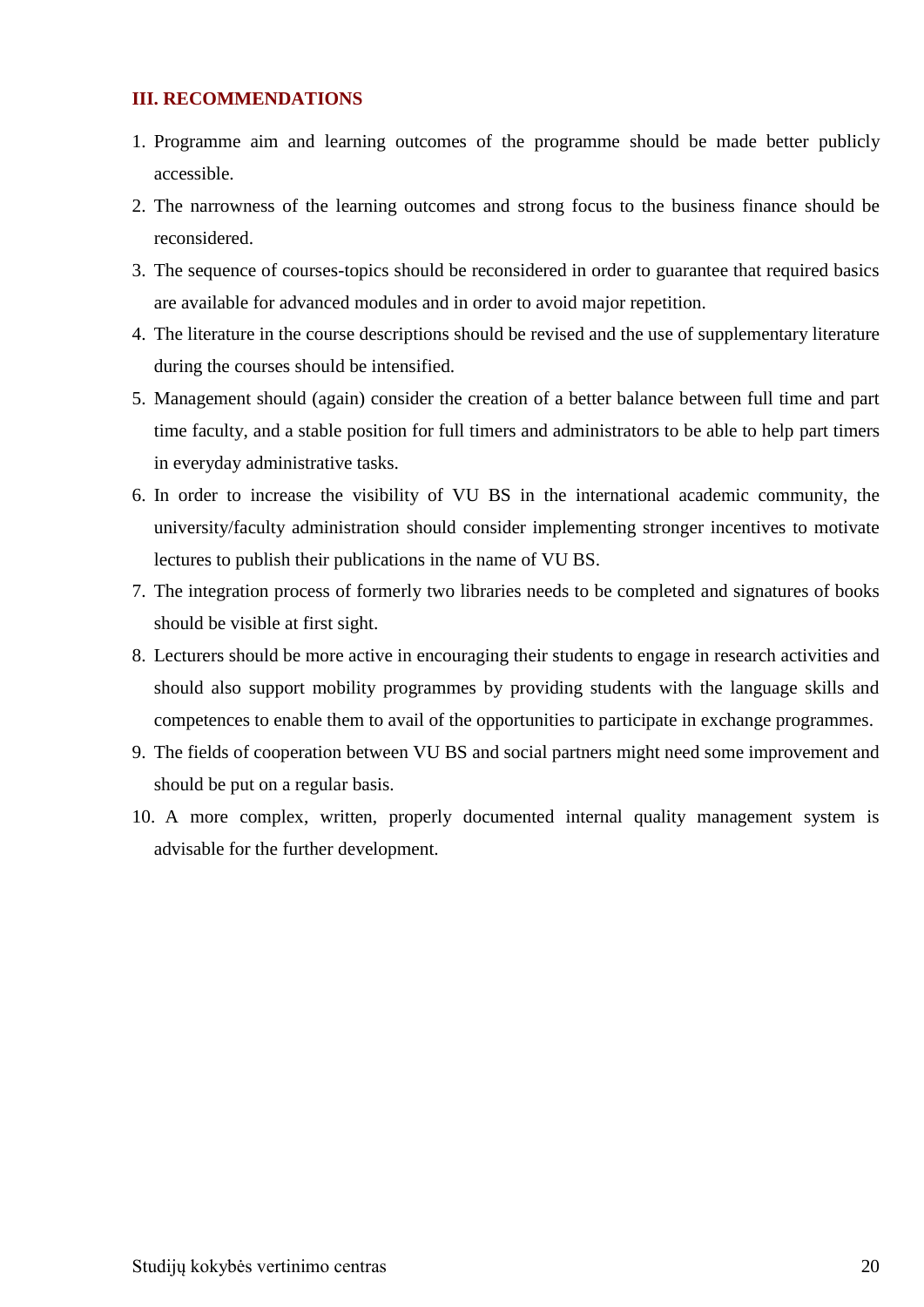### <span id="page-20-0"></span>**IV. SUMMARY**

The *aim of the programme* is well defined and compatible with the type and level of studies. However, programme aim as provided in the online resource of programme description is shortened version of the aim as provided in the SER. Programme learning outcomes, as provided in the SER, are consistent with legal requirements. The set of learning outcomes as provided in SER is well defined, detailed and clear. However, the SER does not provide the link to the online resource where learning outcomes can be publicly accessed. Only few learning outcomes may be publicly accessed on the internet site of the programme, however, they substantially differ from learning outcomes as provided in the SER. In general, programme aim and learning outcomes are consistent with the type and level of studies and the level of qualifications offered: nevertheless, the narrowness of the learning outcomes and complete focus to the business finance is a certain disadvantage for a first cycle study programme.

The *curriculum design* meets legal requirements. Study subjects are spread evenly in time; their themes are mostly not repetitive. However, according to the course description, the course *Management and Analysis of Investments* is taught after more basic finance courses (for example *Corporate Finance*). This sequence of courses-topics means that there exists either major repetition of the material of this course or there are serious problems with the contents of the earlier subject *Corporate Finance.* Mostly, the content of the subjects is consistent with the type and level of the studies. The problem is that the finance and quantitative analysis related content is too overwhelming for a bachelor programme and, despite of the fact that curriculum contains specific course on quantitative business decisions, the students are not exposed to some important general business topics leaving them unprepared for the future work in organizations. In the case of some subjects, the contents and title do not overlap exactly and level of textbooks used in some subjects varies from basic to intermediate inside of the same subject. The content and methods of the subjects are appropriate for the achievement of the intended learning outcomes of the programme. In some subjects the proportion of lectures could be lower in overall volume of studies.

It was evident to the expert team that *teaching staff* is quite dedicated and supportive of the students, but there seem to be improvements needed in the area of integration of part-time-lecturers into the programme. The qualifications and number of staff are sufficient for the delivery of the programme and the achievement of its learning outcomes. Provisions are made for the professional development of staff. The number of contributions to scientific conferences has increased during the last years, whereas the amount of publications decreased significantly, mostly because publications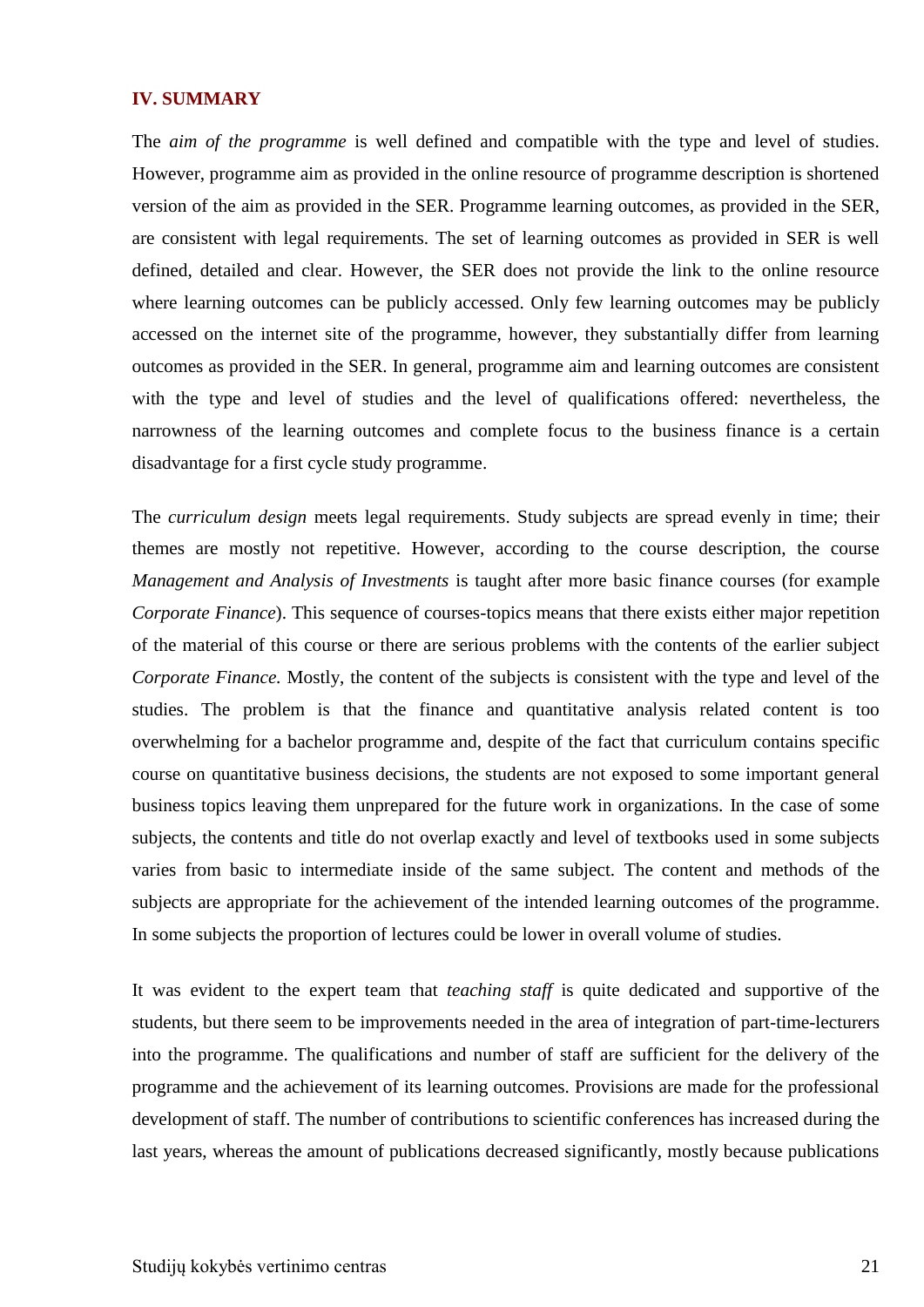were counted elsewhere. Nevertheless, the expert group indicates that publication efforts within the VU BS should be increased substantially.

The VU BS *facilities and learning resources* are adequate for the provision of the programme. Adequate rooms and equipment are available and suitable arrangements are in place for IT-training and practice placements. The computer equipment is generally up-to-date and software with appropriate licences is in place. It is advisable to consider offering more of these competences and skills, because there is a strong need from business life in this area. The library meets the requirements for studying and researching in the fields of Finance in an adequate manner. However, the usage of foreign literature should be intensified and the integration process within the library should be continued. Moreover, findings books is quite complicated because books do not have signatures which are visible at first sight. The higher education institution has adequate arrangements for students' practice. In addition to other regular contacts to companies there are ten cooperation agreements with business corporations and associations (two of them in Spain and Portugal) that allow students to make internships.

The *assessment system* of students' performance is clear and appropriate. Students of the programme have continuous academic and social supports provided, the administration extremely value students opinion. The major drawbacks of the programme are that students are not being engaged or actively encouraged to participate in research activities. Ways need to be found to increase the low rate of mobility of students and to guarantee sufficient support of thesis. Graduates' employability rate leads to the conclusion that graduates' professional competence creates preconditions for their successful integration in the Lithuanian labour market; graduates are competitive and demanded.

Looking at the *programme management*, the review team comes to the conclusion that a considerable development has been made by the VU BS in the field of developing a comprehensive quality assurance system. But still, there is a long way to go for the completion of this development until the management will be able to ensure the regular and efficient operations of the internal quality management system relevant for the Business Finance programme as well. Additionally, the lack of stability in the faculty and the shortage of full time teachers which were determined in the last evaluation report, still are major shortcomings of the programme. The fields of cooperation between VU BS and social partners might need some improvement and should be put on a regular basis.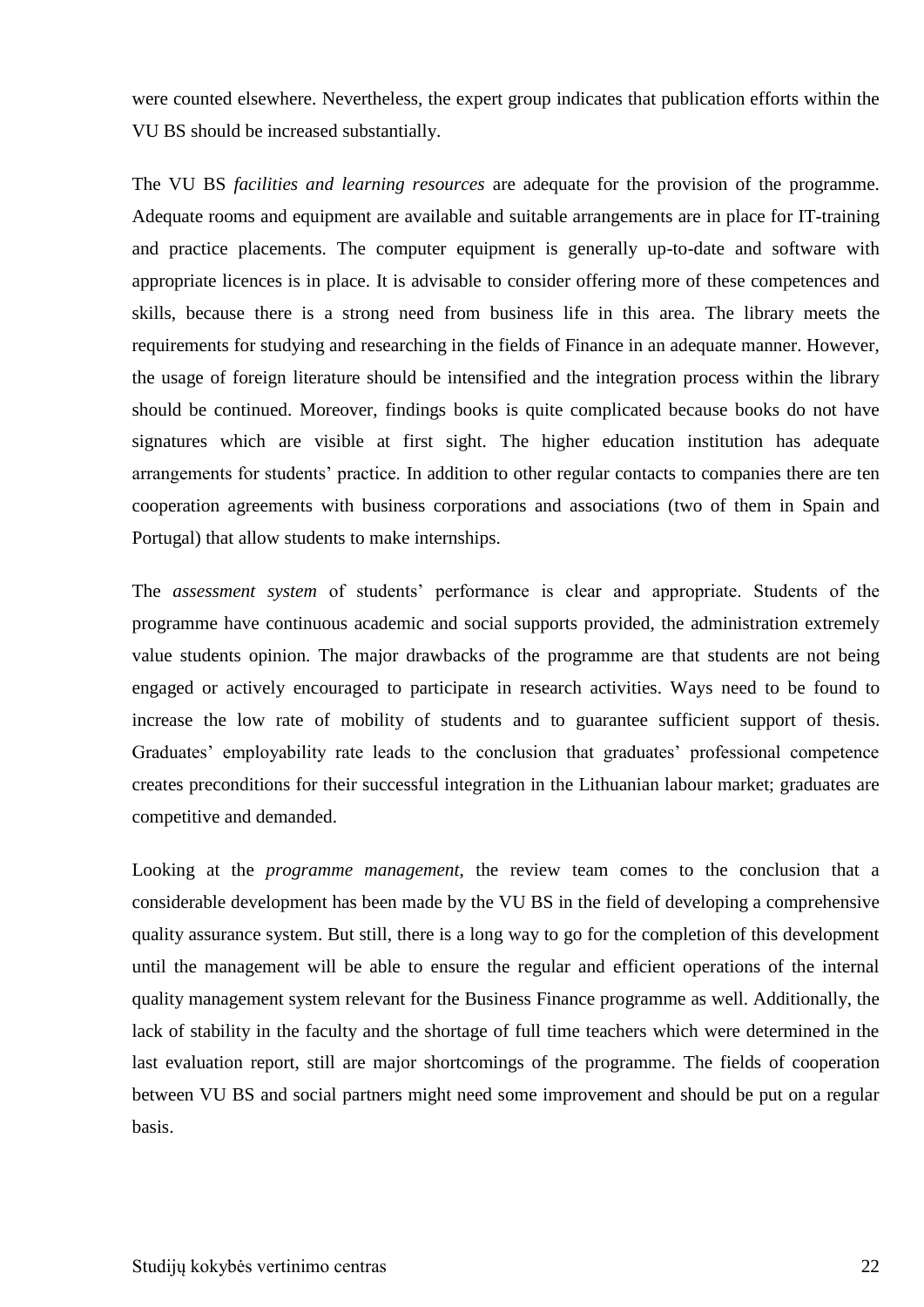## <span id="page-22-0"></span>**V. GENERAL ASSESSMENT**

The study programme *Business finance* (state code – 612N30002) at Vilnius University is given **positive** evaluation.

| No. | <b>Evaluation Area</b>                             | <b>Evaluation of</b><br>an area in<br>points* |
|-----|----------------------------------------------------|-----------------------------------------------|
|     | Programme aims and learning outcomes               |                                               |
| 2.  | Curriculum design                                  |                                               |
| 3.  | Teaching staff                                     |                                               |
| 4.  | Facilities and learning resources                  |                                               |
| 5.  | Study process and students' performance assessment | 3                                             |
| 6.  | Programme management                               |                                               |
|     | <b>Total:</b>                                      |                                               |

*Study programme assessment in points by evaluation areas*.

\*1 (unsatisfactory) - there are essential shortcomings that must be eliminated;

2 (satisfactory) - meets the established minimum requirements, needs improvement;

3 (good) - the field develops systematically, has distinctive features;

4 (very good) - the field is exceptionally good.

| Grupės vadovas:<br>Team leader: | Zoltán Sipos        |
|---------------------------------|---------------------|
| Grupės nariai:<br>Team members: | Stephan Schöning    |
|                                 | Enn Listra          |
|                                 | Giedrė Gečiauskienė |
|                                 | Ugnė Jakubauskaitė  |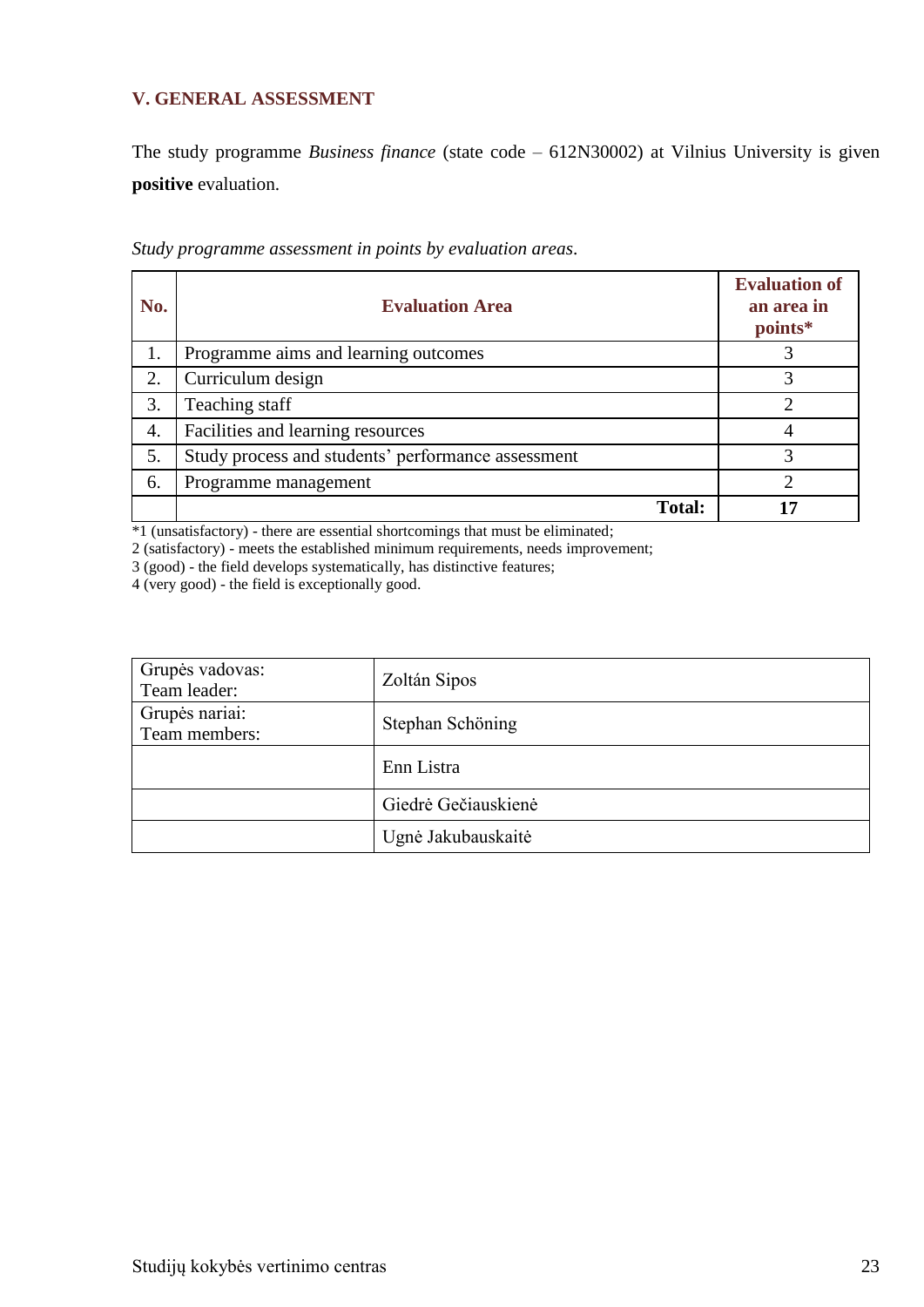## **VILNIAUS UNIVERSITETO PIRMOSIOS PAKOPOS STUDIJŲ PROGRAMOS**  *VERSLO FINANSAI* **(VALSTYBINIS KODAS – 612N30002) 2017-01-19 EKSPERTINIO VERTINIMO IŠVADŲ NR. SV4-15-1 IŠRAŠAS**

<...>

## **V. APIBENDRINAMASIS ĮVERTINIMAS**

Vilniaus universiteto studijų programa *Verslo finansai* (valstybinis kodas – 612N30002) vertinama teigiamai.

| Eil.<br>Nr. | <b>Vertinimo sritis</b>                          | <b>Srities</b><br>jvertinimas,<br>balais* |
|-------------|--------------------------------------------------|-------------------------------------------|
| 1.          | Programos tikslai ir numatomi studijų rezultatai | 3                                         |
| 2.          | Programos sandara                                | 3                                         |
| 3.          | Personalas                                       | ↑                                         |
| 4.          | Materialieji ištekliai                           | 4                                         |
| 5.          | Studijų eiga ir jos vertinimas                   | 3                                         |
| 6.          | Programos vadyba                                 | $\overline{2}$                            |
|             | Iš viso:                                         | 17                                        |

\* 1 - Nepatenkinamai (yra esminių trūkumų, kuriuos būtina pašalinti)

2 - Patenkinamai (tenkina minimalius reikalavimus, reikia tobulinti)

3 - Gerai (sistemiškai plėtojama sritis, turi savitų bruožų)

4 - Labai gerai (sritis yra išskirtinė)

<...>

### **IV. SANTRAUKA**

Studijų programos *Verslo finansai* tikslas yra apibrėžtas ir atitinka studijų rūšį bei pakopą. Tačiau internete pateiktame programos apraše nurodytas programos tikslas yra trumpesnis nei savianalizės suvestinėje. Numatomi programos studijų rezultatai, kaip nurodyta savianalizės suvestinėje, atitinka teisės aktų reikalavimus. Savianalizės suvestinėje pateikti numatomi studijų rezultatai apibrėžti, išsamūs ir aiškūs. Tačiau savianalizės suvestinėje nenurodyti elektroniniai ištekliai, kur būtų galima rasti numatomus studijų rezultatus. Interneto svetainėje viešai paskelbta nedaug numatomų šios programos studijų rezultatų, ir jie labai skiriasi nuo nurodytųjų savianalizės suvestinėje. Apskritai šios programos tikslas ir numatomi studijų rezultatai atitinka studijų rūšį, pakopą ir kvalifikacijų lygį, tačiau numatomų studijų rezultatų siaurumas ir visiškas dėmesys verslo finansams yra bakalauro studijų programos trūkumas.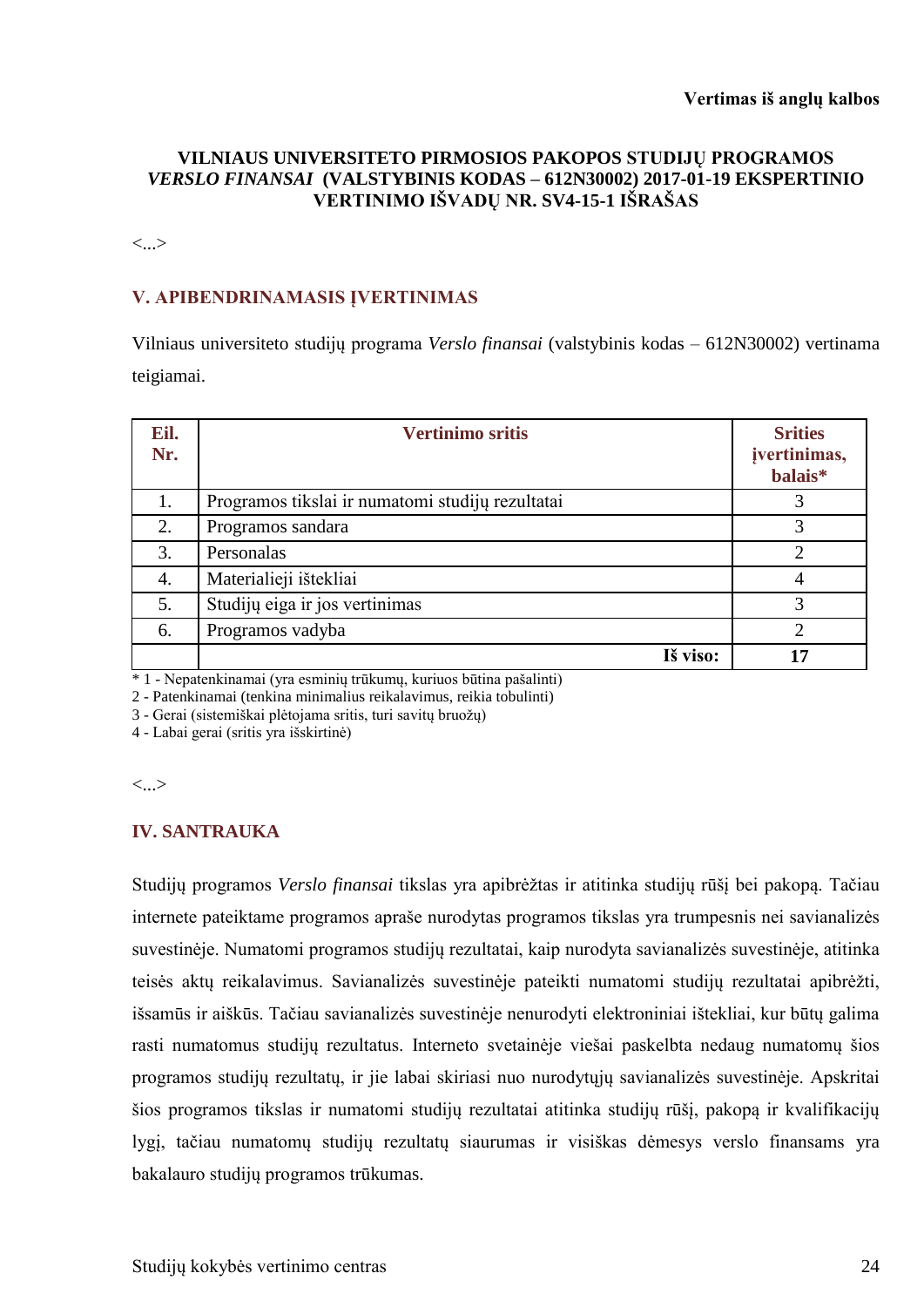*Programos sandara* atitinka teisės aktų reikalavimus. Studijų dalykai išdėstyti nuosekliai, jų temos dažniausiai nesikartoja. Tačiau pagal dalykų aprašuose pateiktą informaciją *Investicijų valdymo ir analizės* dalyko mokoma po svarbesnių su finansais susijusių dalykų (pavyzdžiui, po *Įmonių finansų* dalyko). Ši dalykų ir (arba) temų seka reiškia, kad kartojasi šio dalyko medžiaga arba yra rimtų problemų, susijusių su ankstesnio dalyko *Įmonių finansai* turiniu. Iš esmės dalykų turinys atitinka studijų rūšį ir pakopą. Problema ta, kad su finansų ir kiekybine analize susijęs turinys yra pernelyg platus bakalauro programai ir, nepaisant to, kad programa apima specialų dalyką apie kiekybinius verslo sprendimus, studentams nedėstomos kai kurios svarbios bendrosios verslo temos, taigi jie neparengiami būsimam darbui organizacijose. Kai kurių dalykų turinys ir pavadinimai nesutampa tiksliai, o vadovėlių, naudojamų dėstant kai kuriuos dalykus, lygis svyruoja tarp bazinio ir vidutinio sunkumo to paties dalyko plotmėje. Dalykų turinys ir (dėstymo) metodai tinkami, kad būtų pasiekti numatomi šios programos studijų rezultatai. Kalbant apie bendrą studijų apimtį, kai kurių dalykų paskaitų galėtų būti mažiau.

Ekspertų grupė aiškiai matė, kad *dėstytojai* atsidavę studentams ir padeda jiems, bet, atrodo, reikalingi pokyčiai, susiję su ne visą darbo laiką dirbančių dėstytojų įtraukimu į šią programą. Dėstytojų skaičius ir kvalifikacija pakankami, kad būtų vykdoma ši studijų programa ir pasiekti numatomi studijų rezultatai. Užtikrinamas dėstytojų profesinis tobulinimas. Pastaraisiais metais gausiau dalyvaujama mokslinėse konferencijose, bet paskelbta daug mažiau publikacijų, daugiausia dėl to, kad jos buvo priskirtos prie kitų institucijų. Tačiau ekspertų grupė pažymi, kad reikėtų gerokai padidinti VU verslo mokyklai priskirtų publikacijų skaičių.

VU verslo mokyklos *materialiųjų išteklių* pakanka studijų programai užtikrinti. Yra tinkamos patalpos ir įranga, skirti IT mokymui ir praktikai. Kompiuteriai iš esmės šiuolaikiški, yra reikiamos programinės įrangos licencijos. Patartina apsvarstyti galimybę suteikti daugiau su šia sritimi susijusių kompetencijų ir įgūdžių, nes jie turi didelę paklausą verslo pasaulyje. Biblioteka atitinka finansų srities studijoms ir moksliniams tyrimams keliamus reikalavimus. Tačiau reikėtų daugiau naudotis užsienio literatūra ir toliau tęsti integracijos procesą bibliotekoje. Be to, gana sudėtinga susirasti knygas, nes jos nepaženklintos taip, kad būtų matoma iškart. Ši aukštoji mokykla yra sudariusi susitarimų dėl studentų praktikos. Be kitų nuolatinių ryšių su įmonėmis, sudaryta dešimt susitarimų su verslo bendrovėmis ir asociacijomis (dvi iš jų yra Ispanijoje ir Portugalijoje), ir tai suteikia studentams galimybę stažuotis.

Studentų pasiekimų *vertinimo sistema* yra aiški ir tinkama. Šios programos studentams nuolat teikiama akademinė ir socialinė pagalba, administracija ypač vertina studentų nuomonę. Svarbiausi šios programos trūkumai yra studentų neį(si)traukimas į mokslinių tyrimų veiklą arba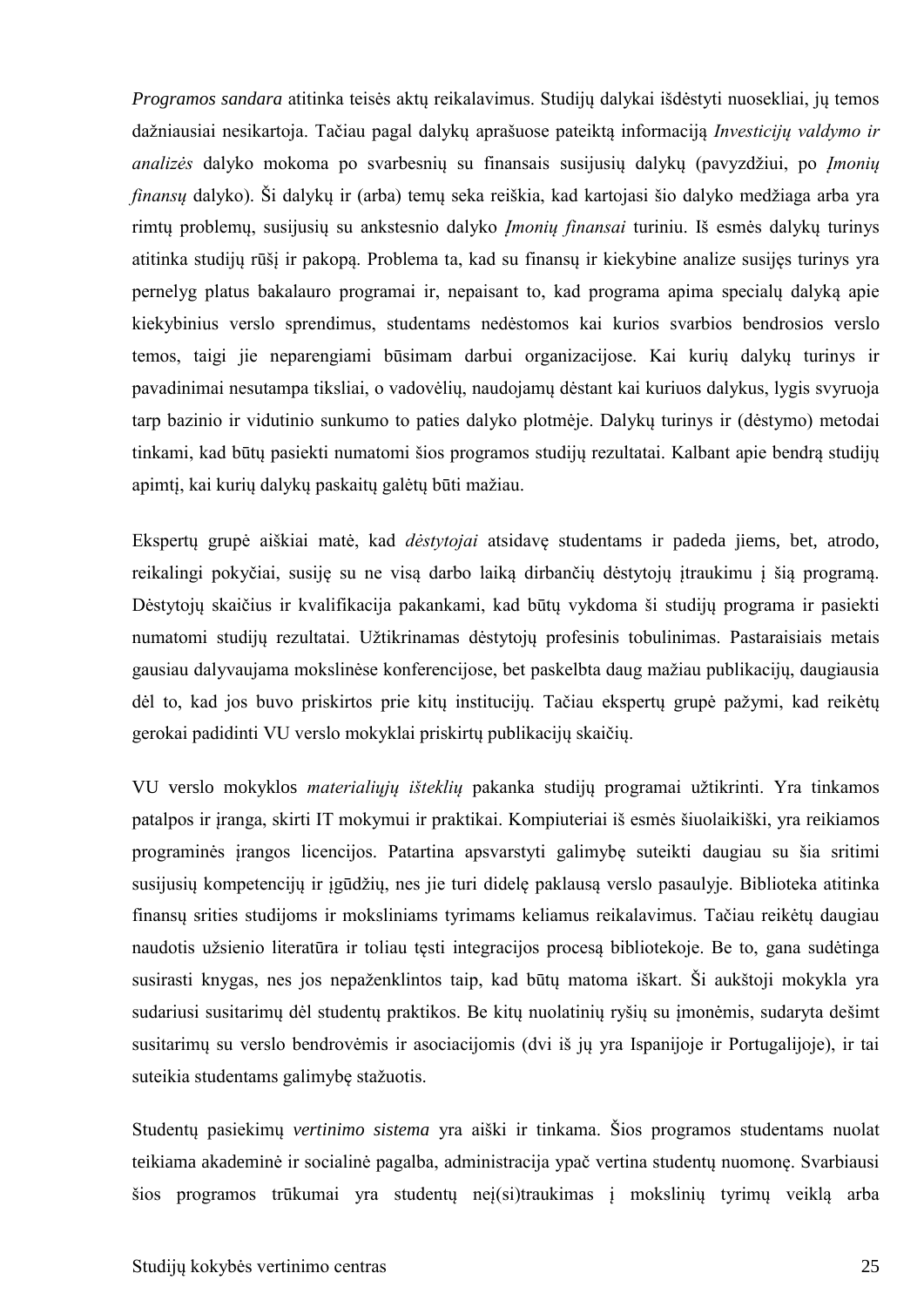nepakankamas skatinimas dalyvauti joje. Reikia rasti būdų, kaip padidinti žemą studentų judumo lygį ir užtikrinti pakankamą pagalbą rengiant baigiamuosius darbus. Absolventų įsidarbinamumo lygis leidžia daryti išvadą, kad absolventų profesiniai gebėjimai yra išankstinė jų sėkmingos integracijos į Lietuvos darbo rinką sąlyga; absolventai yra konkurencingi ir paklausūs.

Dėl *programos vadybos* vertinimo grupė daro išvadą, kad VU verslo mokykla padarė nemažą pažangą visapusiškai tobulindama kokybės užtikrinimo sistemą. Vis dėlto dar laukia ilgas kelias, kol šis procesas bus baigtas ir vadovybė galės užtikrinti nuolatinį bei veiksmingą šios vidinio kokybės valdymo sistemos darbą, aktualų ir *Verslo finansų* programai. Be to, stabilumo stoka fakultete ir visą darbo laiką dirbančių dėstytojų trūkumas, nustatytas atliekant ankstesnį vertinimą, vis dar yra pagrindinės šios studijų programos silpnybės. Gali prireikti tobulinti VU verslo mokyklos ir socialinių partnerių bendradarbiavimo sritis; bendradarbiavimas turėtų būti reguliarus.

<...>

## **III. REKOMENDACIJOS**

- 1. Studijų programos *Verslo finansai* tikslas ir numatomi studijų rezultatai turėtų būti labiau prieinami viešai.
- 2. Reikėtų apsvarstyti numatomų studijų rezultatų siaurumo ir išskirtinio dėmesio verslo finansams problemą.
- 3. Reikėtų persvarstyti dalykų ir (arba) temų seką siekiant užtikrinti būtinus sudėtingesnių modulių pagrindus ir išvengti pasikartojimo.
- 4. Reikėtų patikslinti dalykų aprašuose pateikiamą literatūrą ir daugiau naudoti papildomos literatūros dėstant (studijuojant) dalykus.
- 5. Vadovybė turėtų (dar kartą) apsvarstyti klausimą dėl visą ir ne visą darbo laiką dirbančių dėstytojų, užtikrinti, kad visą darbo dieną dirbantys dėstytojai bei administracija padėtų ne visą darbo dieną dirbantiems dėstytojams atlikti kasdienes administracines užduotis.
- 6. Siekdama padidinti VU verslo mokyklos matomumą tarptautinėje akademinėje bendruomenėje, universiteto/ fakulteto administracija turėtų apsvarstyti, kokias veiksmingesnes iniciatyvas įgyvendinti, kad paskatintų dėstytojus skelbti publikacijas VU verslo mokyklos vardu.
- 7. Reikia užbaigti anksčiau buvusių dviejų bibliotekų integracijos procesą ir pasirūpinti, kad knygų ženklai būtų matomi iš pirmo žvilgsnio.
- 8. Dėstytojai turėtų aktyviau raginti studentus dalyvauti mokslinių tyrimų veikloje, taip pat remti jų dalyvavimą judumo programose suteikiant studentams kalbų įgūdžių ir gebėjimų, kurie užtikrintų jiems galimybę dalyvauti mainų programose.